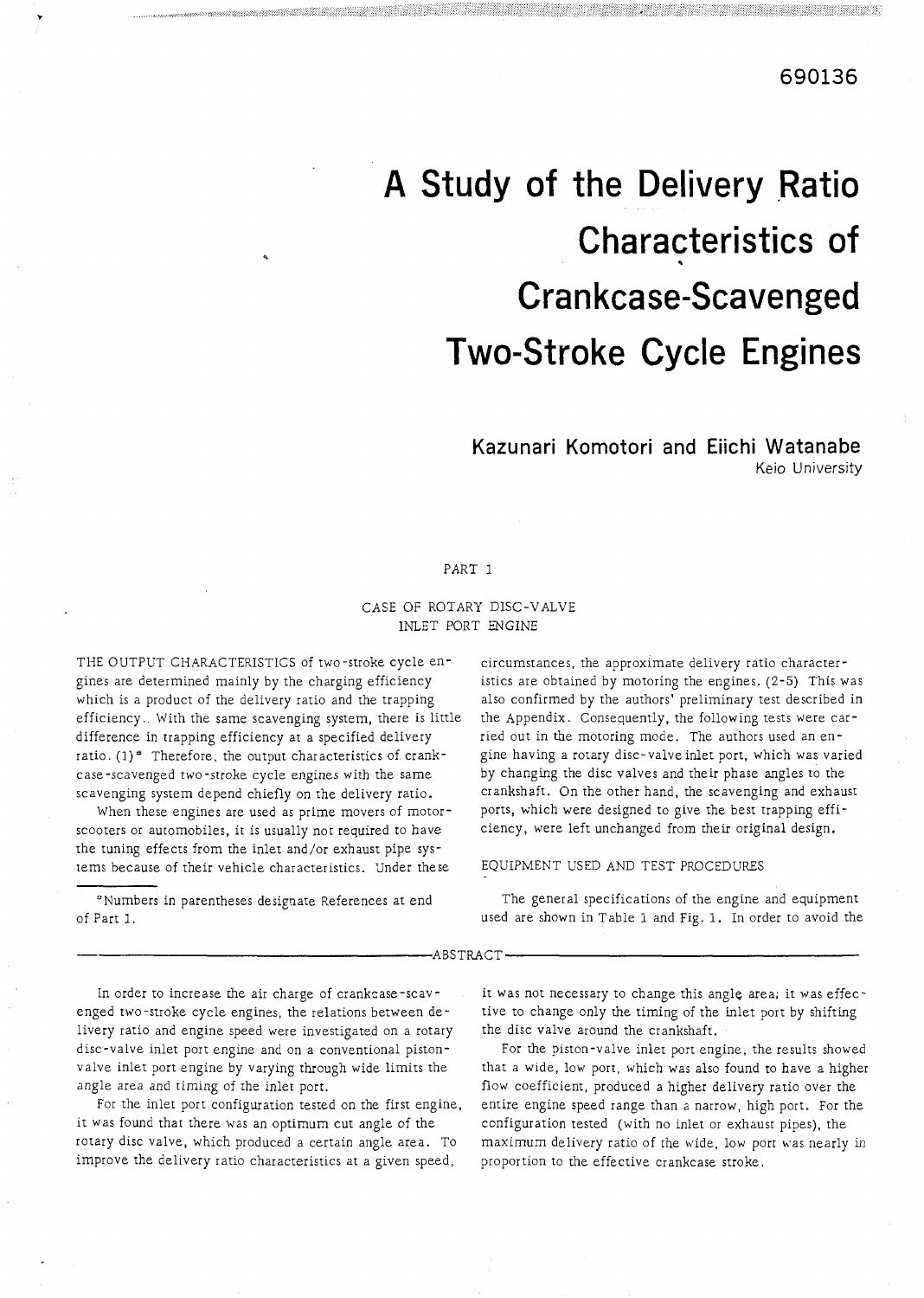tuning effects,from the inlet and/or exhaust pipe systems on the delivery ratio characteristics, rhe inlet port was connected with receiver C by a short, large diameter duct as illustrated in Fig. 2. The exhaust port opened directly to the atmosphere.

The pressure in receiver C was always kept equal to that of the atmosphere by a Roots blower with control valves. The flow rate to the engine was measured by round nozzles (0.59 in.  $\phi$ , 0.47 in.  $\phi$ ) (6) attached to the surface of receiver A. Some of the disc valves with cut angles of 50- 180 deg are shown in Fig. 3.

In order to minimize the effects caused by the thickness of the disc valves, the edges of the valves and the inlet port

|                                                               | Table 1 - General Specifications<br>of Yamaha YG-1 Engine                                |
|---------------------------------------------------------------|------------------------------------------------------------------------------------------|
| Type                                                          | Air-cooled, single-cylinder,<br>Schnurle-scavenged, two-<br>stroke cycle gasoline engine |
| Cylinder Bore and<br>Stroke                                   | $1.85$ in. $\times$ 1.65 in.                                                             |
| Cylinder Volume                                               | 4.45 cu in. (73 cc)                                                                      |
| Rated Output                                                  | 6.5 hp/7000 rpm                                                                          |
| Compression Ratio                                             | 6.8:1                                                                                    |
| Crankcase Compression<br>Ratio                                | 1.39:1                                                                                   |
| Scavenging Port                                               | Opened 55 deg bbdc, closed 55<br>deg abdc, angle area of 45.5<br>$\deg$ - in. $^2$       |
| Exhaust Port                                                  | Opened 74 deg bbdc, closed 74<br>deg abdc, angle area of 51.7<br>$deg$ -in. $^2$         |
|                                                               |                                                                                          |
| Reduced Angle<br>Area of Scaveng-<br>ing and Exhaust<br>Ports | 31.8 deg. $in^2$                                                                         |
| Inlet Port                                                    | Variable, shifting, and changing<br>disc valves                                          |

located in the valve cover were finished as illustrated in Fig. 2. To assure the correct opening and closure of the ports, the diameter of the piston was machined over its total length equal to the piston skirt diameter. The angle area of the inlet port was varied in seven steps by different cut angles of the disc valves. The disc valves were fabricated in such a way as to permit shifting around the crankshaft (by slots cut in the collar and a pin used to fix the disc valve) as shown in Fig. 3. Each slot permitted a 22.5 crankangle deg shift to the disc valve. Table 2 shows the tested angle areas and rhe inlet port timing. Under these inlet port conditions, the relations between the delivery ratio and the engine speed were investigated.

At the same time, pressure indicator diagrams in the crankcase were recorded using a low -pressure pickup (Model PR/1, Shinko Electric Corp.). In orienting the crank angle of the indicator diagrams, a combination of mirror and photocell pickup were used. The distances between the pressure pickup and the scavenging or inlet ports were nearly the same, about 0.31 in. Assuming the sonic velocity in the crankcase was 1100 ft/sec, the travel time of rhe wave be-

tween them was in the order of 2.3  $\times$  10<sup>-4</sup> sec. The shift in the indicator diagrams corresponding to this travel time was about the widrh of the diagram's line even at the maximum speed (n = 6120 rpm) recorded. Therefore, the authors



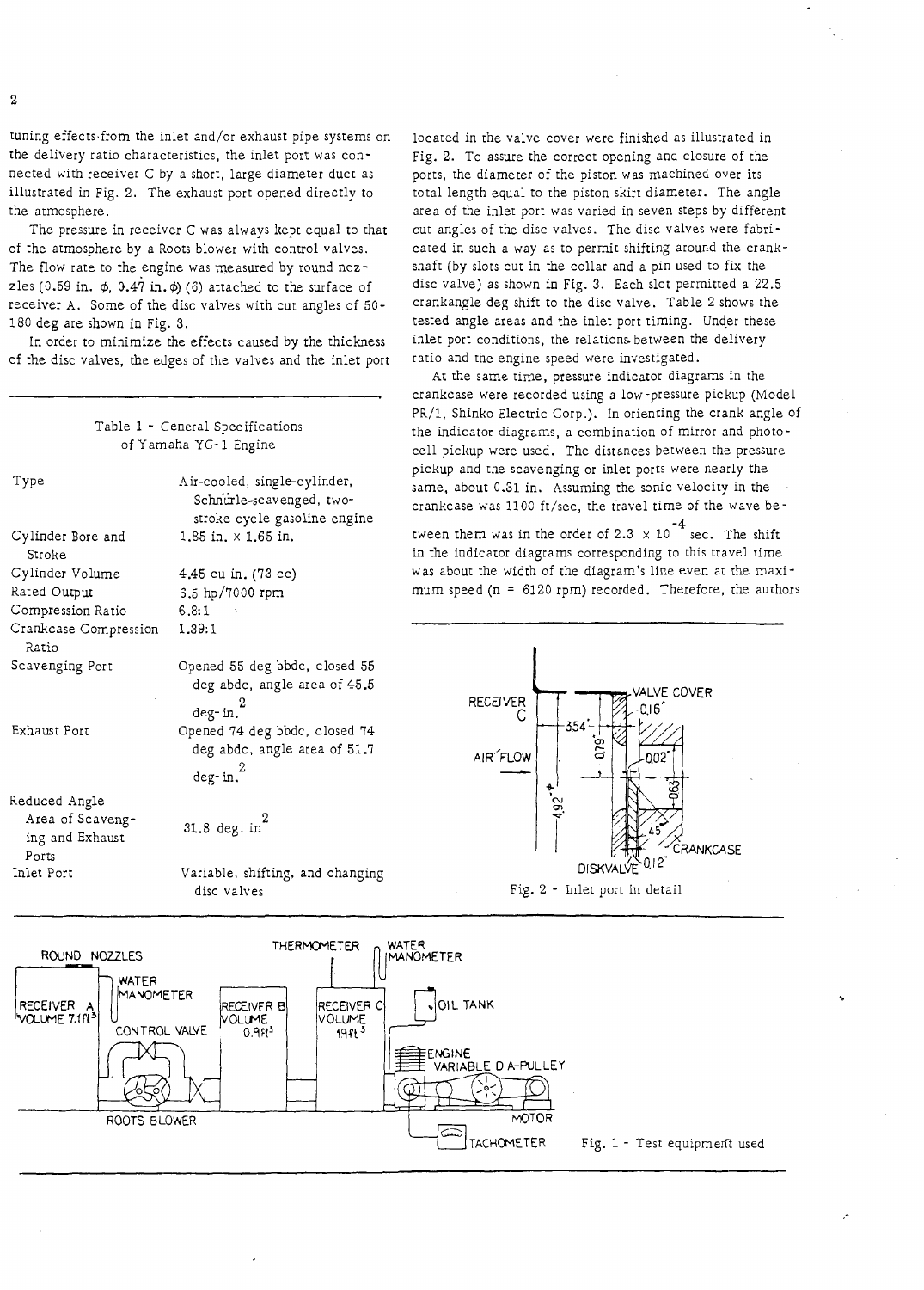

Fig. 3 - Disc valves having different cut- angles

Table 2 - Angle Areas and Inlet Port Timing

| Valve<br>Cut Angle, | Angle Area,  |                   | Inlet Port                | Inlet Port                |
|---------------------|--------------|-------------------|---------------------------|---------------------------|
| deg                 | 2<br>deg-in. | Notation          | Opens                     | Closes                    |
| 50                  | 21.3         | 50T1              | 92°<br>05' B. T.          | 11° 15' B.T.              |
|                     |              | 50T <sub>2</sub>  | 69°<br>35' B.T.           | 11° 15' A.T.              |
|                     |              | 50T3              | $47^{\circ}$<br>05' B.T.  | 33° 45' A.T.              |
|                     |              | 50T4              | $24^\circ$<br>35' B. T.   | 56° 15' A.T.              |
| 75                  | 32.0         | 75T1              | 20' B. T.<br>$128^\circ$  | 22°<br>30' B. T.          |
|                     |              | 75T <sub>2</sub>  | 50 B.T.<br>105°           | $0^\circ$<br>$0^{\prime}$ |
|                     |              | 75T3              | 20 B.T.<br>$83^\circ$     | 22° 30' A.T.              |
|                     |              | 75T4              | $60^{\circ}$<br>50' B.T.  | $45^\circ$<br>$0'$ A.T.   |
| 100                 | 42.5         | 100T1             | 05' B.T.<br>142°          | 11° 15′ B.T.              |
|                     |              | 100T <sub>2</sub> | 35' B. T.<br>119°         | 11° 15' A.T.              |
|                     |              | 100T3             | 05' B.T.<br>$97^{\circ}$  | $33^\circ$<br>45' A.T.    |
|                     |              | 100T4             | 74° 35' B.T.              | 56° 15' A.T.              |
| 125                 | 53.2         | 125T1             | 20' B.T.<br>$178^\circ$   | 22° 30' B.T.              |
|                     |              | 125T2             | 50' B. T.<br>$155^\circ$  | $0^\circ$<br>$0,$         |
|                     |              | 125T3             | 20' B.T.<br>133°          | 22°<br>30' A.T.           |
|                     |              | 125T4             | 50' B. T.<br>$110^\circ$  | 45° 0' A.T.               |
|                     |              | 125T5             | 88°<br>20' B.T.           | $67^\circ$<br>30' A.T.    |
| 150                 | 63.8         | 150T1             | 35' B.T.<br>$214^\circ$   | 33° 45' B.T.              |
|                     |              | 150T <sub>2</sub> | $192^{\circ}$<br>05' B.T. | 11° 15' B.T.              |
|                     |              | 150T3             | $169^\circ$<br>35' B.T.   | $11^{\circ}$<br>15' A.T.  |
|                     |              | 150T4             | 05' B.T.<br>$147^\circ$   | 33° 45' A.T.              |
| 165                 | $70.2 \cdot$ | 165T1             | 20' B. T.<br>196°         | $0^\circ$<br>$0^{\circ}$  |
|                     |              | 165T <sub>2</sub> | 50' B. T.<br>$173^\circ$  | $22\degree$<br>30' A.T.   |
|                     |              | 165T3             | 151° 20' B.T.             | 45° 0' A.T.               |
|                     |              | 165T4             | 50' B.T.<br>$128^\circ$   | 30' A. T.<br>$67^{\circ}$ |
| 180                 | 76.6         | 180T1             | 35' B.T.<br>199°          | $11^\circ$<br>15' A.T.    |
|                     |              | 180T <sub>2</sub> | 05' B. T.<br>$177^\circ$  | 33° 45' A.T.              |
|                     |              | 180T3             | 35' B. T.<br>$154^\circ$  | 56° 15' A.T.              |
|                     |              | 180T4             | 05' B. T.<br>$131^\circ$  | 79° 45' A.T.              |

B. T. = Before tdc

A. T. = After tdc

 $\mathbf{3}$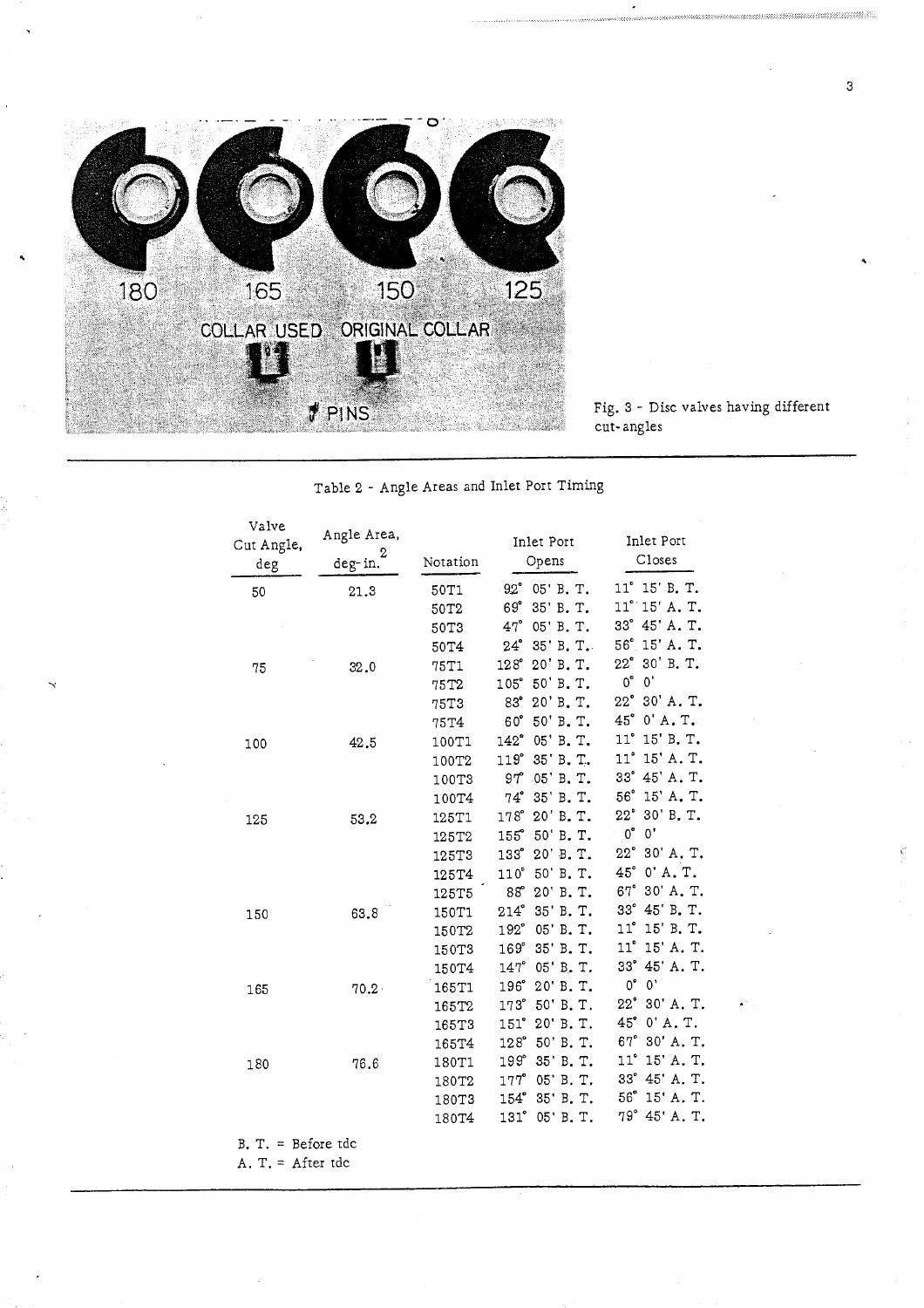hink it is reasonable to represent the registered indicator iiagrams as diagrams at the inlet or scavenging ports. This s also the case for the engine described in the Appendix.

## DISCUSSION OF RESULTS

Figs.  $4(a)-4(g)$  show delivery ratio curves as a function of :ngine speed. From these figures, it follows that there was 1 certain engine speed,  $n_A$ , that produced the maximum

lelivery ratio,  $L_{\text{max}}$ . When the timing of the disc valve

vas shifted to give an earlier opening and closure of inlet lort, the peak of the delivery ratio curve moved toward a ower engine speed. In Figs.  $4(a)-4(d)$ ; the effects of changing .he valve timing became less as the angle area of the inlet ort decreased. On the other hand, when the angle area was arge enough (Figs.  $4(e) - 4(g)$ ), the effect of timing on  $n_g$  was

emarkable and L became large.

Fig. 5 shows the superimposed envelopes corresponding  $\circ$  the delivery ratio curves of Figs. 4 A-G. These curves give comes about 14% of Fia. he limiting delivery ratio curve of the engine when the lngle area and timing of the inlet port were changed. Also, he nD values ( $n =$  engine speed in rpm,  $D =$  cylinder bore n in.) are indicated.

Fig. 6 shows the relation between  $L_{\text{max}}$  and K. K denotes

the ratio of the inlet port angle area Fia and reduced (equivalent) angle area of the scavenging and exhaust ports Fra. Fig. 6 shows thar there was an optimum inlet port angle area for a given Fra. As is shown in Fig. 5, the delivery ratio curve corresponding to the valve cut-angle of 165

deg (that is, Fia = 70.2 deg-in.<sup>2</sup>, Fig. 4F) gives the largest delivery ratio over the entire engine speed range. That is, for the engine used, the optimum value of K was around 2.2. When Fia was larger or smaller than this value, the delivery ratio became smaller. From these figures it follows that to obtain a large delivery ratio for the engine over a wide speed range, it is unnecessary to vary Fia according to the change of engine speed; it is necessary only to shift the timing of the inlet port opening and closure using a disc valve with a certain cut-angle. Fig. 4F shows that the shift angle of the disc valve needed was around 22.5 crank angle

deg, which corresponds to 9.6 deg-in.<sup>2</sup> in angle area, as the shaded area Foa in Fig. 7 shows. Furthermore, when expressed in relation to the optimum inlet port angle area, Foa be-

ANALYSIS OF PRESSURE INDICATOR DIAGRAMS - In order to understand the phenomena betrer, crankcase indicator diagrams were recorded for the case of a disc valve with a cut-angle 165 deg, which showed the most favorable

T DC

75) 4





;. 4 (a) - Relation between delivery ratio and engine Fig. 4 (b) - Relation between delivery ratio and engine speed, 75 deg valve cut-angle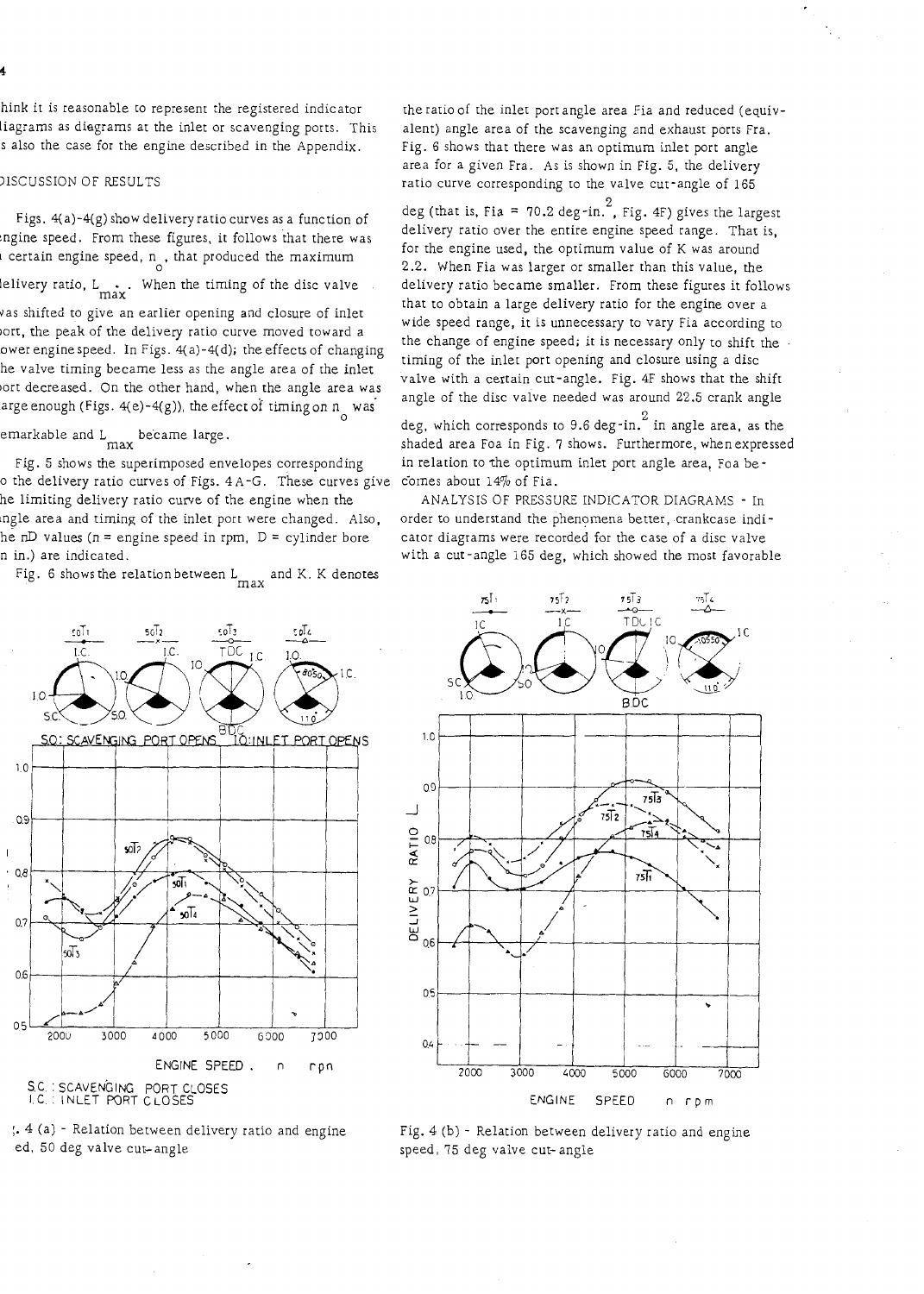

Fig. 4 (c) - Relation between delivery ratio and engine speed, 100 deg valve cur-angle



Fig. 4 (d) - Relation between delivery ratio and engine speed, 125 deg valve cut- angle



 $\cdot$ 

Fig. 4 (e) Relation between delivery ratio and engine speed,<br>  $\frac{150 \text{ deg value cut-angle}}{\frac{151}{100}} = \frac{155\frac{1}{2}}{100} = \frac{155\frac{1}{2}}{100} = \frac{155\frac{1}{2}}{100}$ 150 deg valve cut-angle



Fig. 4(f) Relation between delivery ratio and engine speed, 165 deg valve cut-angle. Notations  $1^{t}$  1-7'  $2^{t}$  1-5'  $3^{t}$  1-5,  $\mathfrak{r}_{1-3}^{\bullet}$  correspond to each indicator diagram in Figs. 9, and 12-16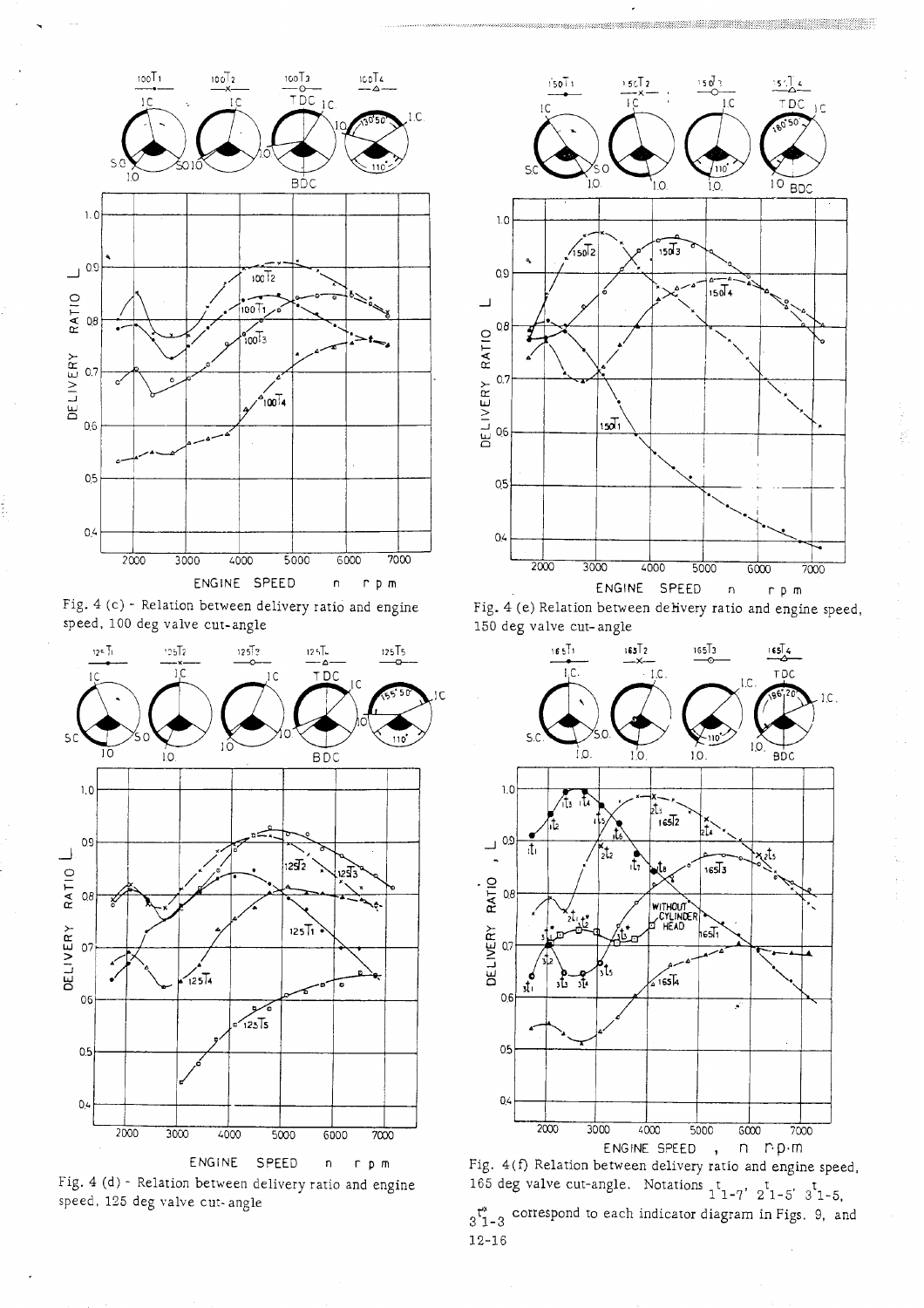livery ratio characteristics. Figs. 8(a)-(d) show the reprentative photographs of the indicator diagrams. Figs. 9 and 2-17 show the superimposed indicator diagrams in relation engine speed. The notation attached to each of the incator diagrams represents the measured points on the devery ratio curves in Fig.  $4(f)$ .

GENERAL CHARACTERISTICS OF DELIVERY RATIO GAINST ENGINE SPEED - Fig. 9 shows the indicator diaams of  $T_1 65$ <sup>T</sup><sub>2</sub> which showed favorable delivery ratio

lues over a relatively wide engine speed range.



ig. 4 (g) - Relation between delivery rario and engine eed. 180 deg valve cut-angle



Fig. *5* - Relation between delivery ratio and engine speed. Envelopes from Figs. 4 a-g give limiting delivery ratio curve







ig. 7 - Relation between inlet port .ea and uncovered inlet port duration.<br>ea and uncovered inlet port duration. la indicates change of inlet port angle ea corresponding to 22<mark>.5 crank angle</mark><br>eg valve shift

**5**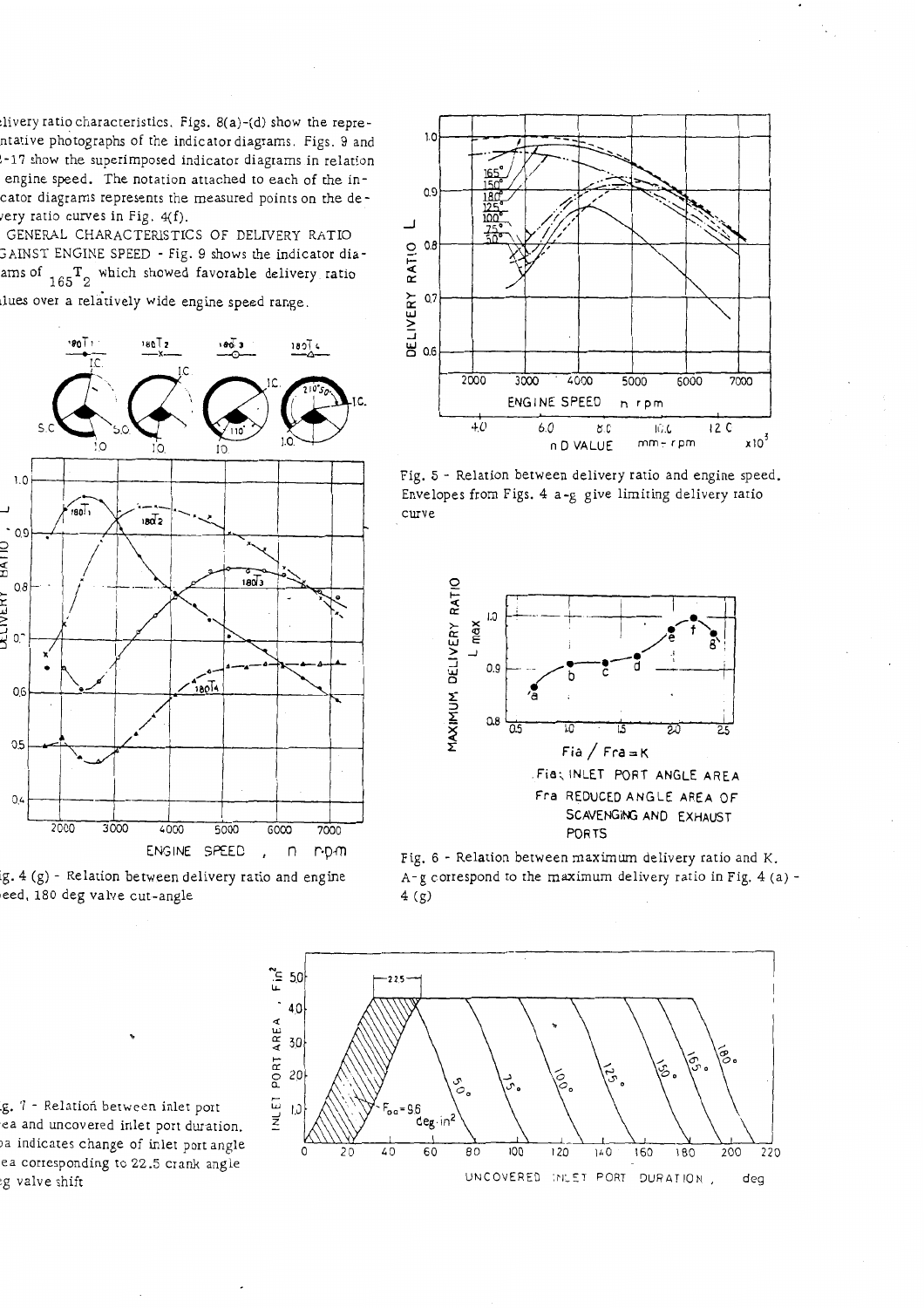At the lowest speed,  $t<sub>1</sub>$ , the reduced angle area of the

scavenging and exhaust ports Fra was too large, so the pressure in the crankcase P dropped to atmospheric long before scavenging port closure SC. An overexpansion period of P (that is, a "low tide," which is a negative pressure period usually observed in crankcase-scavenged two-stroke cycle engines) is seen right after inlet port opening 10. As the scavenging and exhaust ports of the<sup>e</sup>engine used were nearly rectangular, the uncovered reduced port area Fr curve as a function of crank angle was convex, that is,  $d^2 Fr/d\theta^2 < 0$ , at the beginning of port opening (Fig. 10). Therefore, the rate of increasing Fr was comparatively high. On the other hand, the inlet port had an oval shape and the uncovered port area Fi curve was concave, that is,  $d^2F i/d\theta^2 > 0$ , at the beginning of port opening. Thus, the rate of increasing Fi was low. Therefore, an ineffective angle after I0 occured. That is, although the inlet port was open during the "low tide" of P, the uncovered port area was not enough and the reverse flow from scavenging port was probably appreciable. As P at IC was almost atmospheric, the reverse flow from the inlet port during the tdc-IC period may also have been appreciable. Therefore, at this low speed, owing to the reverse flows from both the inlet and scavenging ports, the delivery ratio was small. The measured delivery ratio L = 0.77 corresponded to the value  $1.30/1.65 = 0.79$ ,

where 1.30 in. was the effective crankcase stroke which corresponds to the SC-I0 period and 1.65 in. was the piston stroke.

At a higher speed,  $\frac{1}{2}$ <sup>t</sup> <sub>2</sub>, P dropped below atmospheric after I0 after a short delay. This time the inlet port was sufficiently open, thus the reverse flow from the scavenging port was probably less than in case of  $\int_{0}^{t}$  *i* consequently, the delivery ratio was larger.

the delivery ratio reached a maximum,

In this case, the lowest P during "low tide" ocurred at SC, while the inlet port was sufficiently open. On the other hand P became atmospheric at tdc, then rose during the tdc-IC period. Inasmuch as there was no sudden pressure difference before and after IC and there was a smooth increase of P, there was probably little reverse flow from the inlet port during the tdc-IC period. Although P was fairly high at 10, there existed an ineffective anglg at the beginning of the inlet port opening as already stated, so this case may be stated as follows: There was no reverse flow from either the inlet or the scavenging ports, that is, the effective crankcase stroke nearly coincided with the piston stroke and the largest delivery ratio was obtained.

As the engine speed increased to  $_2t_4$ ,  $_2t_5$ , Fra became inadequate and P remained above atmospheric even at SC. That is, the reverse flow from the inlet port at the beginning of port opening increased. As the angle area of the inlet port also became inadequate, P was below atmospheric at tdc and finally rose to atmospheric at IC. After  $_2$ <sup>t</sup><sub>4</sub>, both Fra and Fia became inadequate, and the delivery ratio became smaller.

The small fluctuations observed on the indicator diagrams at  $2^t$  5 may have been caused by the relatively low natural

frequency of the low pressure pickup.

WITH LARGE OVERLAP IN UNCOVERED PERIOD OF IN-LET AND SCAVENGING PORTS - Each of  $_{150}T_{2}$ '  $_{165}T_{1}$ '  $T_1$  had a disc valve with a large cut-angle. In these cases, I0 and IC came near bdc and tdc, respectively. This caused an overlap period between I0 and SC where both the inlet and scavenging ports were open as illustrated (hatched area) in Figs. 10 and 11. With these overlap periods, the delivery ratio rose noticeably in the lower speed range, as indicated in Figs.  $4(e)-(g)$ . Fig. 12 shows the crankcase



Fig. 8 - Representative photographs of the crankcase indicator diagrams for rotary disc-valve inlet port engine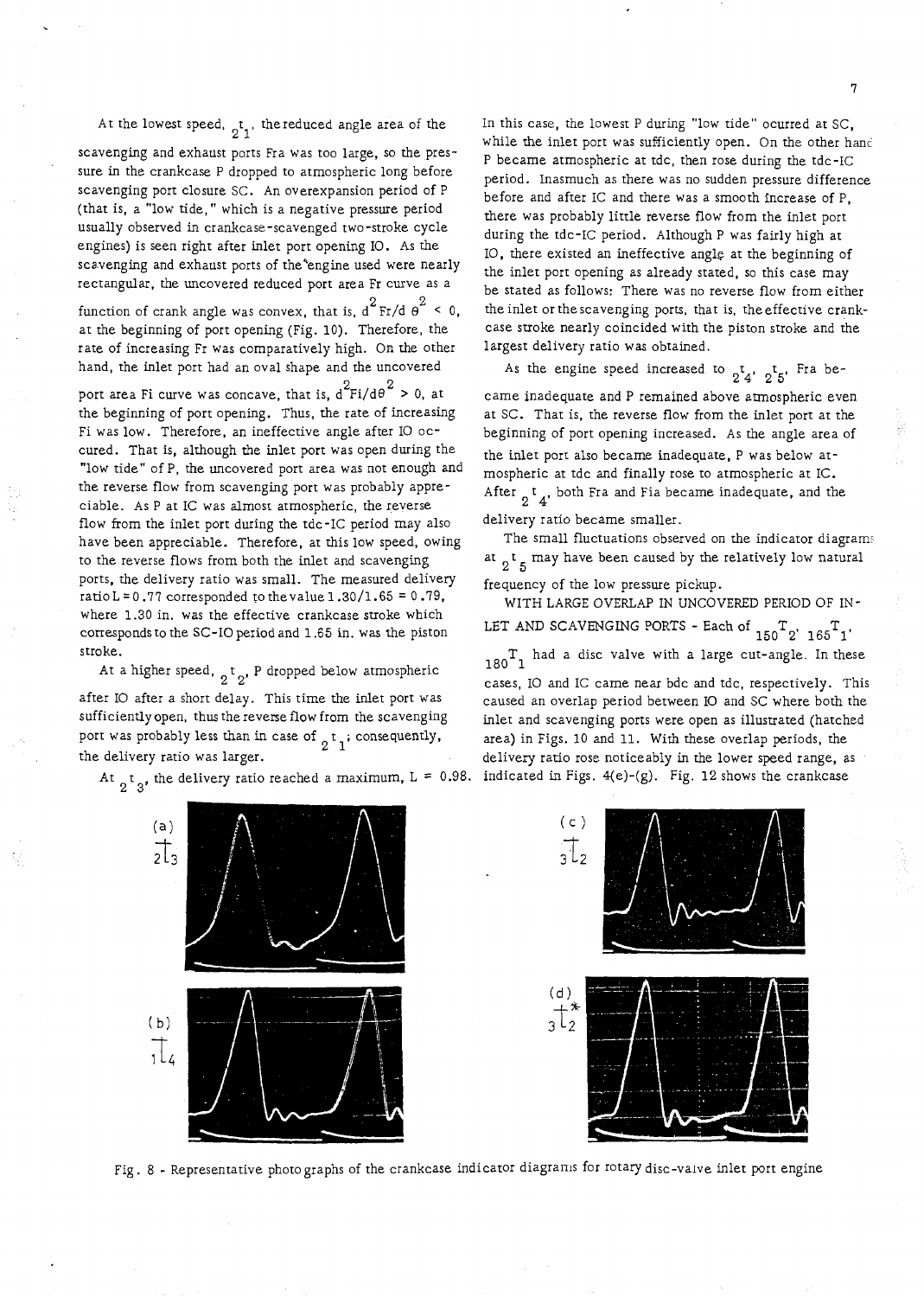

CRANKANGLE- DEGREES

g. 9 - Crankcase indicator diagrams, case of  $\frac{1}{165}T_2$  Fig. 11 - Port timing diagram



At the lowest speed,  $_1t_1$ , Fra was too large, so P dropped to atmospheric even before bdc. Between the bdc-SC period there should have been a reverse flow from the scavenging port. Although in this period the inlet port was sufficiently open, the reverse flow may not have been remarkable. IC coincided with tdc in this case, that is, there was no reverse flow from the inlet port around tdc. Regarding the effec tive crankcase stroke as (bdc-SC period)/2 + (SC-tdc period) which corresponded to 1.52 in., the measured delivery ratio L = 0.91 nearly coincided with  $1.52/1.65$  = 0.92, where 1.65 in. was the piston stroke. Assuming that the mean P was about atmospheric during the bdc-SC period, the reverse flow from the scavenging port in the IO  $\sim$  SC period may be evaluated as about the same as that from the inlet port.

As the speed increased a little to  $t_1$ , P after SO dropped a litrle slower.. Inasmuch as the uncovered inlet port area







Fig. 10 - Relation between uncovered port area and crank angle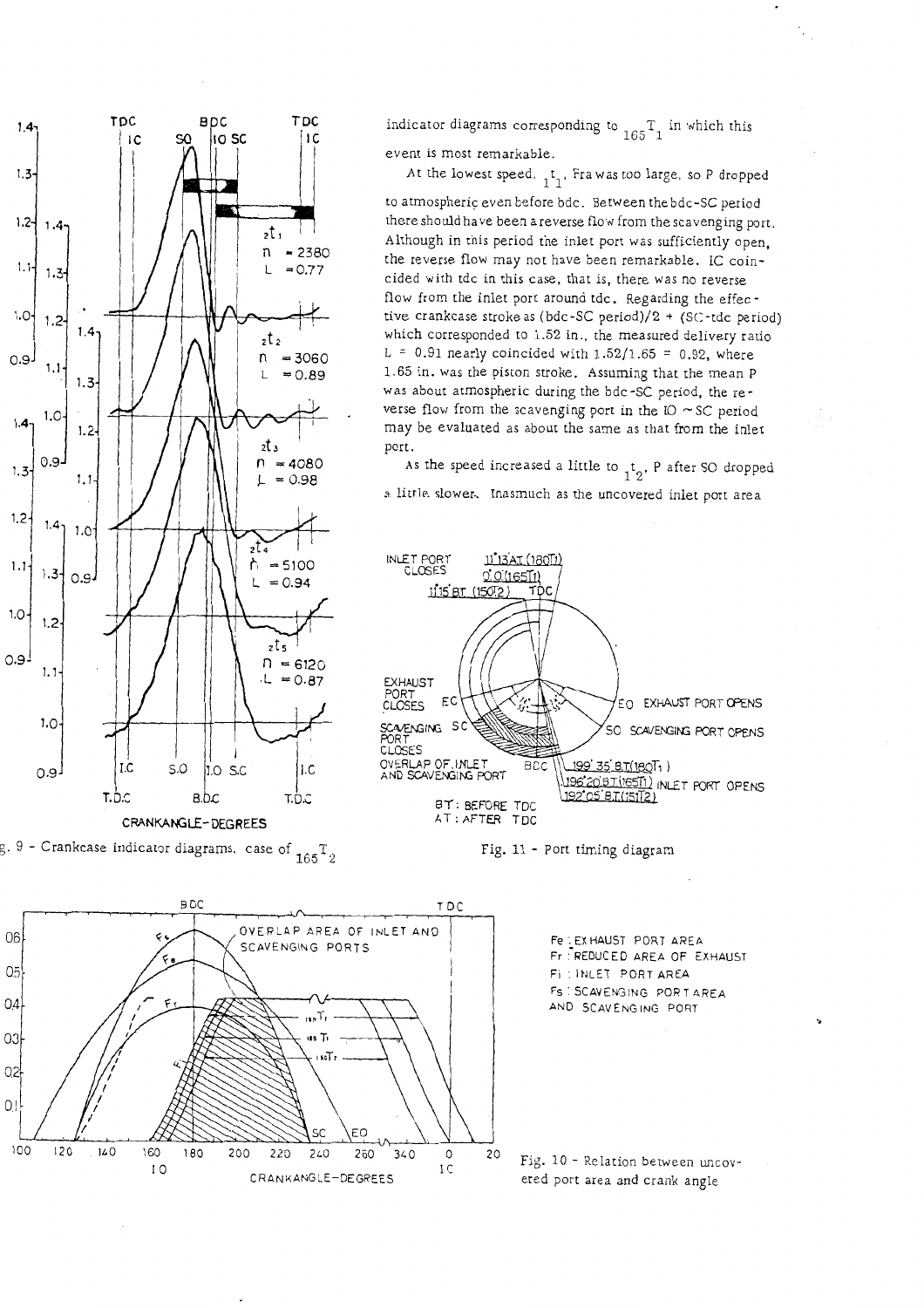n the "low tide" of P was larger than in the case of  $\begin{bmatrix} t_1 \\ t_2 \end{bmatrix}$ , the reverse flow, from scavenging porr was less.

At  $_1$  t  $_3$ ,  $_1$  t<sub>4</sub>, the delivery ratio reached its maximum,

 $L = 0.99$ . As P was about atmospheric at tdc (IC) in this case, the event may be stated as follows: The inlet porr



was sufficiently open in the "low tide" of P, which was very helpful in drawing fresh air into the crankcase. On the other hand, the scavenging port closed just before reverse flow occurred because of the inertia of the gases in the scavenging passages. (8) - The effect was as if the effecrive crankcase stroke nearly coincided with the piston stroke and thus made the delivery ratio almost unity.

With further increases in engine speed  $\frac{1}{15}$   $\frac{1}{8}$ , P dropped more slowly after SO, thus a higher P occurred at I0 which made the reverse flow from the inlet port increase at the beginning of porr opening. Thus, the delivery ratio values decreased.

WHEN DISC VALVE IS SHIFTED AROUND CRANKSHAFT - Figs. 13 and 14 show the crankcase indicator diagrams at the same engine speed but with the disc valve having the same cut angle shifted around the crankshaft.

In Fig. 13, although  $_1$ t<sub>3</sub>,  $_2$ <sup>t</sup><sub>1</sub>,  $_3$ t<sub>3</sub> had the same uncovered inlet port duration, each of them had a 22.5 crankangle deg difference in timing.  $P_{\text{max}}$  was about the same and





Fig. 13 - Crankcase indicator diagrams, cases of  $_{165}T_{1}$ ,  $165^{\mathrm{T}}$  2  $\mathrm{and}$   $165^{\mathrm{T}}$  3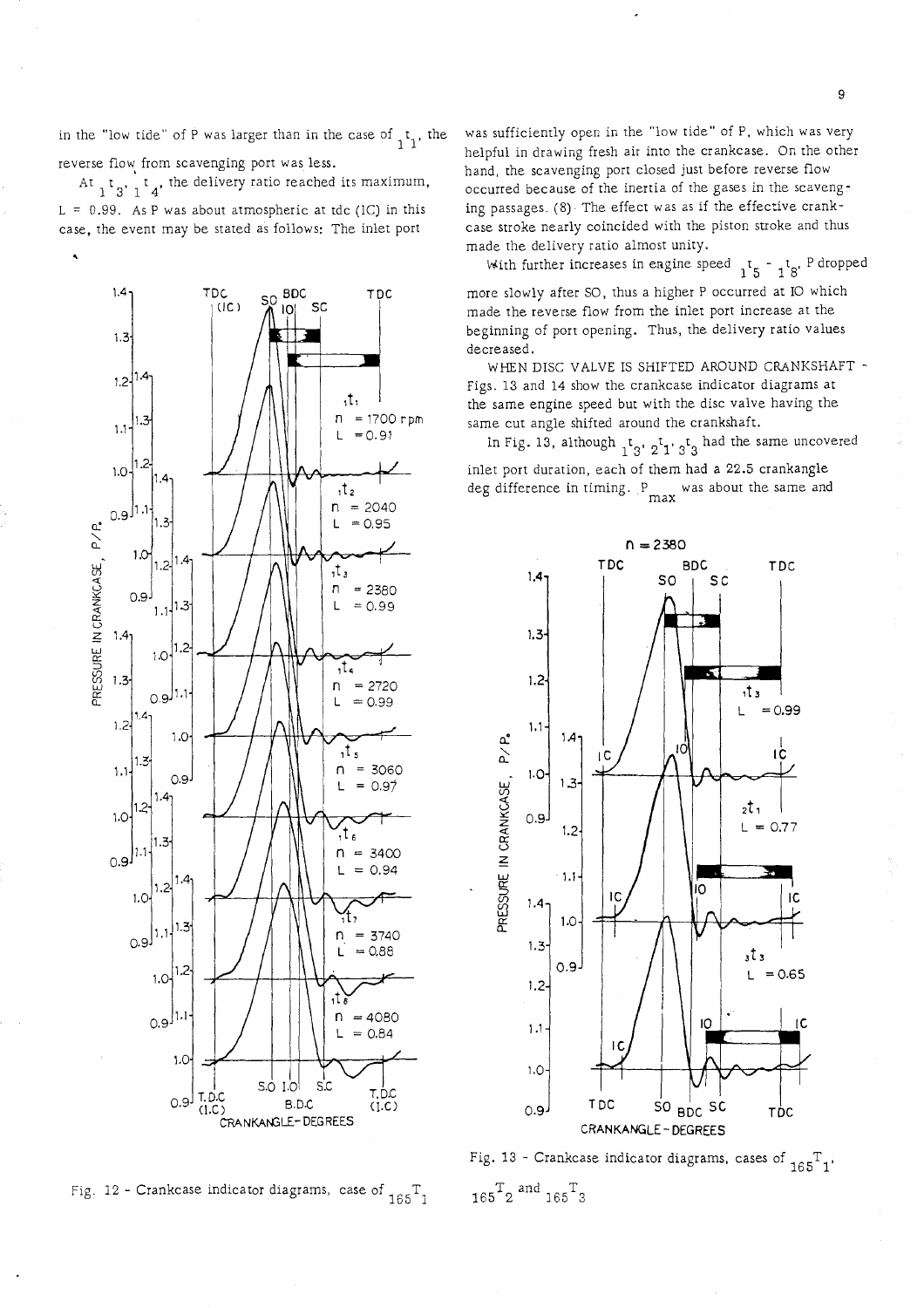there were few differences between them in the P curves after SO.

At  $t_1$ , as already stated, both IO and IC satisfied the

optimum condition which produces the largest delivery ratio. At  $_2$ <sup>t</sup><sub>1</sub>, as explained, both IO and IC were too late to check the reverse flow from the scavenging and/or inlet ports.

At  $_{3}t_{3}$ , as both IO and IC occurred much later, the reverse flow from both ports may have been appreciable and delivery

ratio became sinaller . In Fig. 14, as the engine speed was higher rhan in Fig. 13,

P dropped slowly after SO. At <sub>2</sub>t<sub>3</sub>, as already stated, both I0 and IC satisfied the optimum condition which allows the minimum reverse flow. At  $\frac{t}{18}$ , IO was so early that the

inlet port opened long before P dropped to atmospheric: Also, IC was too early for P to recover even atmospheric pressure. Therefore, the reverse flow from both the inlet and scavenging ports must have been appreciable.

From these figures it.follows that there is an optimum shifting angle of the disc valve for a given engine speed.

LITTLE HlLL ON DELIVERY RATIO CURVE IN LOW EN-GINE SPEED RANGE - Little hills are observed on the delivery ratio curves in the low engine speed range, as indicated by each curve in Fig. 4. These hills are not as pronounced as the usual peaks of the delivery ratio curves. But this event occurred not only with the engine which had a rotary disc valve inlet port, but also with the engine having a pistonvalve inlet port, as described in the Appendix. Furthermore,



**CRANKANGLE-DEGREES** 

Fig. 14 - Crankcase indicator diagrams, cases of  $T_1$  $165$ <sup>T</sup>1

these hills are observed also in the literature. (9-11) This phenomenon, peculiar only to crankcase -scavenged two stroke cycle engines, has never been discussed.

CASE OF ROTARY-VALVE INLET PORT ENGINE - Fig. 15 shows the representative crankcase indicator diagrams for 165<sup>t</sup><sub>3</sub>, whose delivery ratio curve is shown in Fig. 4(f).

As the engine speed was relatively low, P dropped quickly to atmospheric after SO, then went into a "low tide." This negative pressure pulse generated pressure fluctuations in the crankcase, which were almost completely damped out at the end of the suction stroke. In view of the fact that these hills have almost no relatioh with the angle area and timing of the inlet port, as indicated in each curve of Fig. 4, .attention is directed to P at SC.

At  ${}_{3}t_{1}$ , SC coincided with the second peak of P after SO. That is, the air flow into the crankcase decreased in the next cycle; thus, the delivery ratio was smaller. At  $3<sup>t</sup>$  as the engine speed increased, the entire pressure pul-

sation shifted to the right in the figure; therefore, SC oc-



## Fig. 15 - Crankcase indicator diagrams, case of  $T_{\text{eff}}$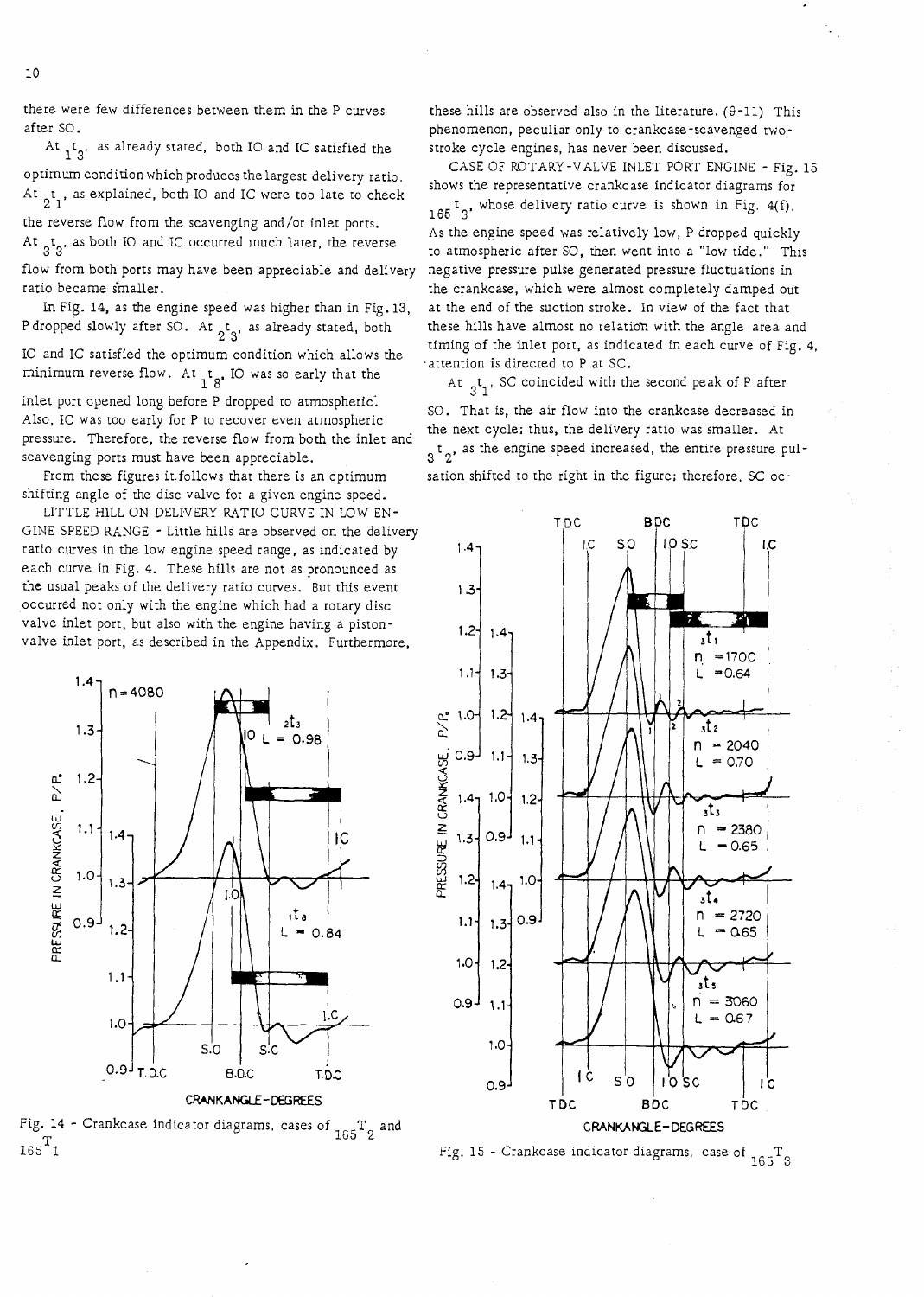curred during the second "low tide" of P. At  $\frac{1}{3}$ , the pressure pulsation shifred more and P was nearly atmospheric at SC. On the orher hand, P at IC was about the same as at  $3<sup>t</sup>$  1'  $3<sup>t</sup>$  2' and  $3<sup>t</sup>$  3' <sup>3</sup> Therefore, a little hill occurred on the delivery ratio curve before and after  $\frac{1}{3}$   $\frac{1}{2}$ . With a further increase in speed,  $\frac{1}{3}$   $\frac{1}{4}$ , besides the pressure pulsation being shifted more, the entire pressure wave dropped downward owing to the effect of the suction stroke. After  $\frac{1}{3}$   $\frac{1}{5}$ , as SC occurred during the first "low tide," the delivery ratio increased.

When the cylinder head was removed, Fra reached a maximum and coincided with the angle area of the scavenging port Fsa. In this case, P dropped more rapidly after SO and made it possible to reproduce the same event over a wider engine speed range, as illustrated by the dash line in Fig. 4(f). This is favorable for better analysis.

Fig. 16 shows the indicator diagrams of  $_{165}T_3$  without the cylinder head. Notation  $t_1^*$ ,  $t_3^*$  correspond to the



Fig. 16 - Crankcase indicator diagrams, case of  $T_{10}$  T,  $($ without cylinder head)  $($ without cylinder head)

troughs before and after the hill.  $\frac{1}{3}$   $\frac{1}{2}$   $\frac{1}{2}$  corresponds to the peak. SC coincided with the second peak of "high tide" at  $t_1^*$ , with the second peak of "low tide" at  $\frac{1}{3}t_2^*$ , and with the first peak of "high tide" at  $_3$ <sup>\*</sup>, respectively. From this, the event described above is better understood.

The natural frequencies of these pressure pulsations measured from the indicator diagrams were between 340-360 cps. There was no difference in these values with or without the cylinder head. Therefore, putting the cylinder volume aside, the crankcase volume and scavenging passages are noticed. Regarding the crankcase volume as V, the sonic velocity in the crankcase as C, the scavenging passages as a pipe having a cross-sectional area A and a length L, the natural frequency of the air in the crankcase  $f_{\alpha}$  is ex-

pressed as  $f_c = \frac{C}{2\pi} \sqrt{\frac{A}{VL}} (12)$ . Using the measured values

 $A = 0.62$  in.<sup>2</sup>, L = 0.196 in., V = 11.8 in.<sup>3</sup> (this corresponded to the crankcase volume when the piston was located halfway between bdc and SC), and assuming  $C = 1100$ ft/sec, then  $f = 350$  cps, which coincided with the value

from the indicator diagrams fairly well.

CASE OF PISTON-VALVE INLET PORT ENGINE - Fig. 17 shows the crankcase indicator diagrams of the engine with a piston-valve inlet port, whose general specifications are shown in Table A-1. Although in this case the air delivery was measured on the running (firing) engine, the blowdown angle area was adequate in the entire speed range and thus no abnormal pressure rise right after SO is observed. This reveals that there was no reverse flow into the crankcase. Because of this, the delivery ratio curve very nearly coincided with that obtained when motoring. (See Fig. A-3.)

In Fig. 17, P expanded below atmospheric after SO. This depression (negative pressure pulse) generated a little pressure fluctuation in the crankcase as in the case of the engine with a rotary disc valve inlet port. Since the inlet port was not open until after SC, this little pressure pulsation disappeared with decreasing P. On the orher hand, right after 10, P recovered rapidly and went above atmospheric. This positive pressure pulse also generated a little -pressure fluctuation in the crankcase, as observed around bdc.

First, attention is directed to P at SC. At SC, a lower P is more favorable for increasing the delivery ratio. At  $t<sub>1</sub>$ , SC coincided with the second peak of "high tide" after SO. At  $t_2$  and  $t_3$ , SC occurred during the second "low tide" of P. As the engine speed increased to  $t_4$  and  $t_5$ , the whole pressure pulsation gradually shifted to the right. At  $t_{\beta}$ , SC nearly coincided with the first peak of "high tide."

Second, attention is directed to P at IC, where higher P is more favorable. At t<sub>1</sub>, IC coincided with the second peak of "high tide." As the engine speed increased,  $t_0 - t_{\overline{5}}$ ,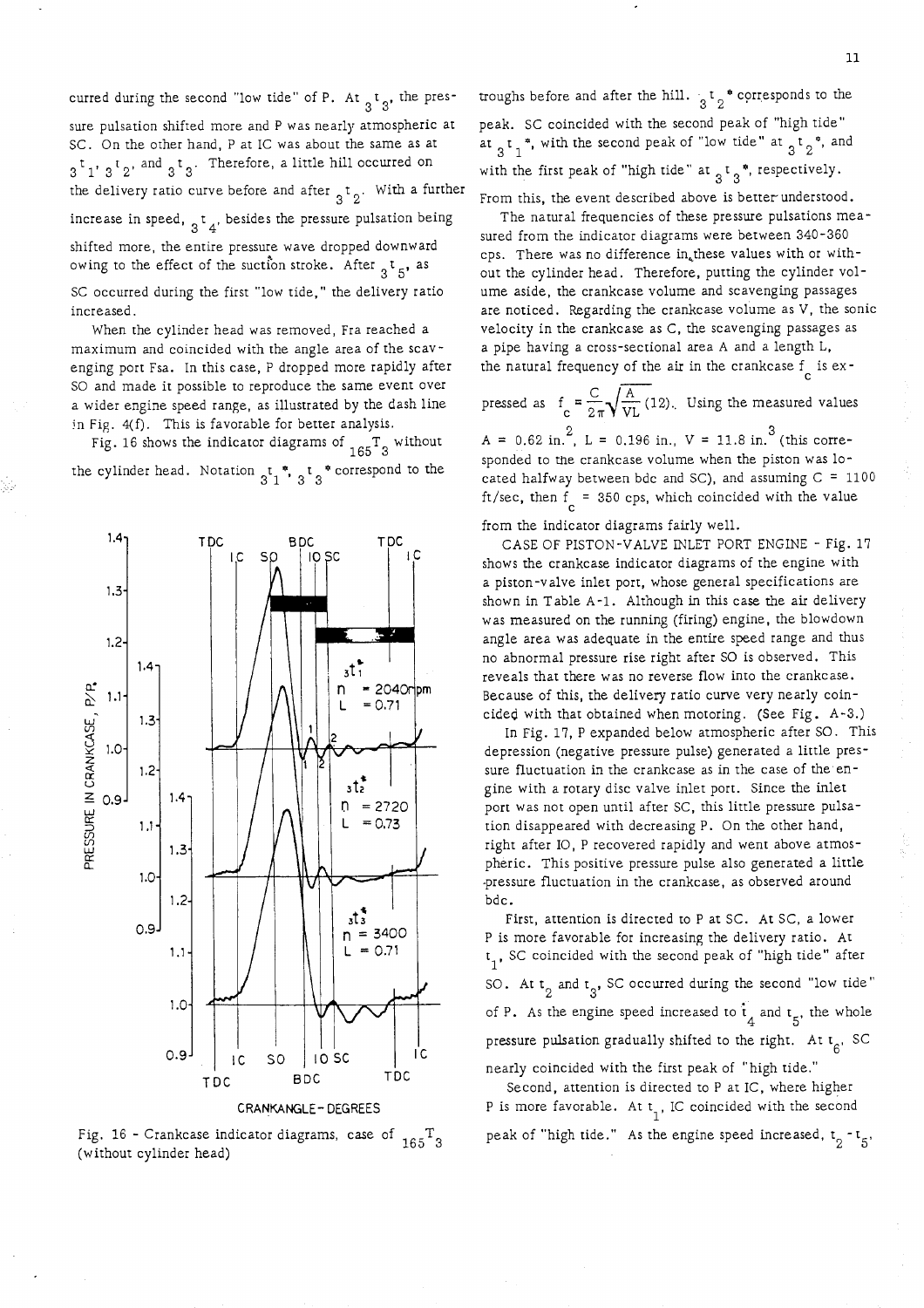$12<sub>1</sub>$ 

the whole pressure pulsation gradually shifted to the right. At  $t_{\beta}$ , IC coincided with the first peak of "low tide."

When the pressure difference between IC and SC which governs the delivery ratio is considered in each case, it follows that a little hill on the delivery ratio curve will ccur before and after  $t_2$ .

With further increase in the engine speed, SC comes into the first "low tide" and IC comes into the first "high tide" of P. When SC coincides with the first peak of "low tide" and IC with the first peak of "high tide," respectively, the maximum delivery ratio is obtained.

WHEN REDUCED AREA OF SCAVENGING AND EXHAUST PORTS IS CHANGED - In the test so far, the scavenging and exhaust ports were left unchanged. That is, the reduced angle area of the scavenging and exhaust ports Fra was-kept constant. To investigate result with another Fra most simply the cylinder head was removed. This case corresponds to that in which the blowdown angle area is greatly incieased; then Fra coincides with the angle area of the scavenging ports Fsa. One example of these cases is shown as dashed lines in Fig. 18. Solid lines represent the delivery ratio curves with the cylinder head. The speed  $n_{\alpha}$ , which affects

 $L_{\rm max}$ , shifts widely to a higher engine speed, and  $L_{\rm max}$  becomes larger. In view of the fact that even by increasing

**TDC BDC TDC**  $\overline{10}$ ΙC  $5c$ SÇ  $1.3 1,2$  $= 812$ t,  $1.1 +$  $1.3 = 0.61$  $1.2 1.0 +$  $= 905$  $\frac{1}{2}0.9$   $\left| \begin{array}{c} 1.1 \\ 1.1 \end{array} \right|$  $1.3$  $-0.62$ t,  $1.2$  $0.8$ <sup>1.0</sup> CRANK  $= 1025$ n  $1.310.9$  $1.1$  $= 0.58$ t,  $12[0.8]$ SURE  $1.0$ n  $= 1130$  $1.1$ |  $1.3$ <sub>10.9</sub> ŭ<br>∰  $= 0.55$ t, L  $1.2$  $1.0$  $0.8$ n  $= 1230$  $1.11$ t,  $0.9 +$  $= 0.54$  $1.31$  $0.8^{1}$  $1.0 +$  $1.2$ IJ  $= 1410$ t.  $0.9\frac{1}{3}$  $1.1$ L  $= 0.62$ لع.ه  $1.0$  $0.9 0.8$ SO łС  $\sim$   $\sim$   $\sim$   $\sim$ BDC T DC CRANKANGLE- DEGREES T.D.C

Fia, the delivery ratio curve doesn't exceed the limit curve (as illustrated in Fig. 5) it follows that the reason the delivery ratio is limited at the higher speeds is the shortage of Fra.



Fig. 18 - Relation between delivery ratio and engine speed, 150 deg valve cut-angle. Comparison of delivery' ratio curves with and without cylinder head

Fig. **17** - Crankcase indicator diagrams, case of the pistonvalve inlet port engine described in Appendix A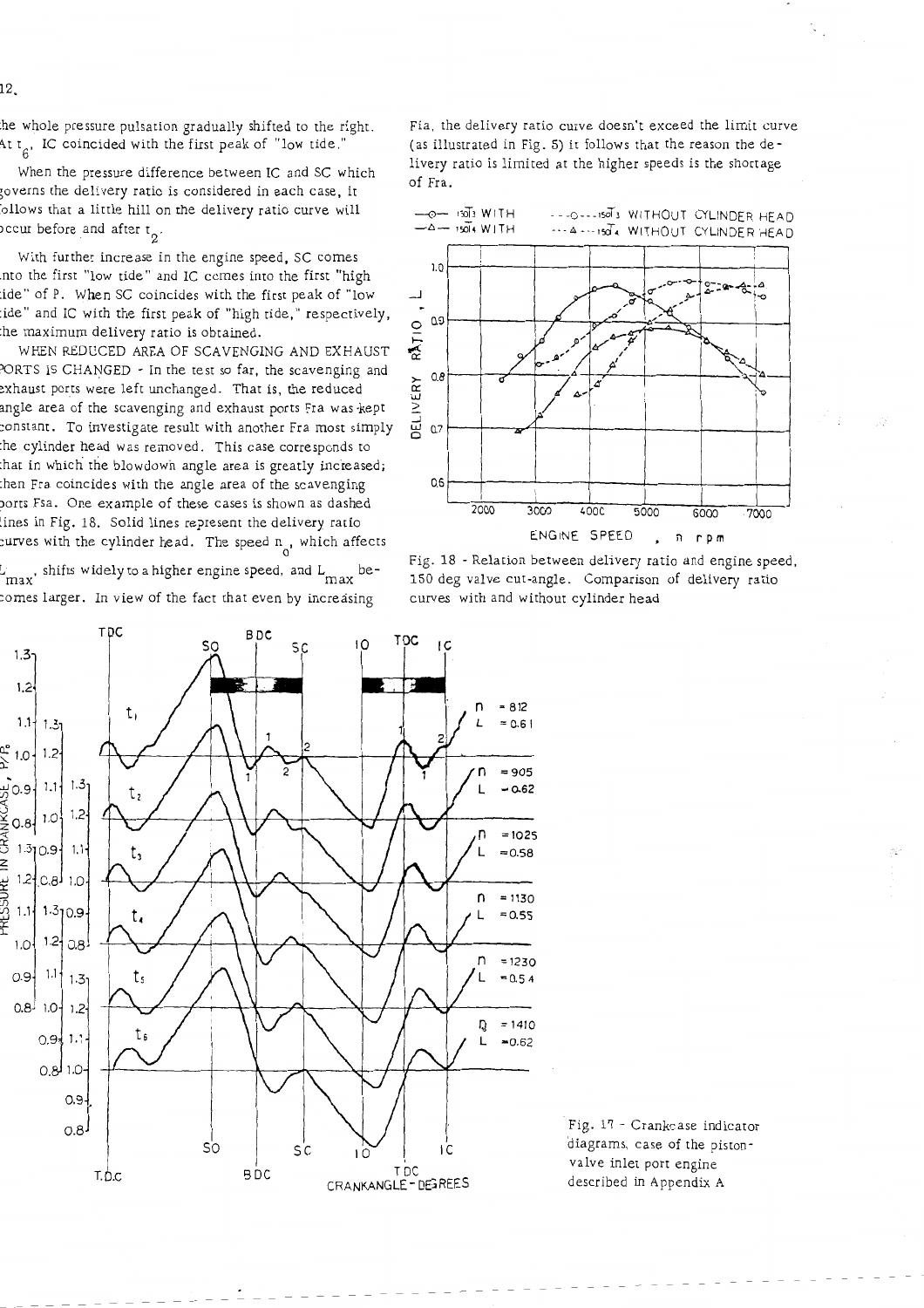On the other hand, in the low speed range, the delivery ratio curves with rhe cylinder head exceed those without the cylinder head. This may be explained as follows: Without the cylinder head, Fra (Fsa) is so large for the speed that P drops more rapidly than in case with the cylinder head. Therefore, reverse flow from the scavenging ports during the bdc-SC period increases.

In general, as it shortens the effective piston srroke, it is not easy to increase Fra. Therefore, it may be necessary to urilize rhe effects from the inlet and/or exhaust pipe systems to increase the delivery rario in the high speed range.

#### CONCLUSIONS

6y means of motoring a rotary disc valve inlet port engine having no tuning effects from the inler and/or exhaust pipe systems, and by greatly changing the angle area and riming of the inlet port, the relations between delivery rario and engine speed were investigared. At the same time, the pressure indicator diagrams in the crankcase were recorded. The results obtained are:

1. By changing the timing of the inlet port with a given angle area, the engine speed  $n_a$ , which produces the maxi-

mum delivery ratio, varies. Earlier opening and earlier closing of the inlet port makes  $n_{\alpha}$  shift to a lower engine

#### speed range.

2. To improve the delivery ratio characterisrics, it is not necessary to change the angle area; it is effecrive to change only the timing of the inlet port by shifring the disc valve with an optimum cut angle around the crankshaft in accordance with rhe change of engine speed.

For the engine used, the value of (inlet port angle area)/ (reduced angle area of the scavenging and exhaust ports) = 2.2, and a shifting angle of the disc valve around 20 deg, which corresponds to  $14\%$  of the inlet port angle area, produced the optimum results.

3. Proper overlap in the uncovered port period of the scavenging and inlet ports causes a noticeably large delivery ratio in the lower engine speed range.

4. Little hills observed on the delivery ratio curves of both engines with rotary disc valve and piston-valve inler ports are peculiar only to crankcase-scavenged two-stroke cycle engines. When the scavenging port closure coincides with the peak of "low ride" and/or inlet porr closure coincides with the peak of "high tide" of pressure pulsation in the crankcase, this event occurs.

5. As the reduced angle area of the scavenging and exhaust ports is small, it is useless to change the angle area and/or timing of the inlet port to increase the delivery ratio in the higher engine speed range.

#### ACKNOWLEDGMENTS

The authors wish to thank K. Kawashima at Yamaha Engine Corp. and Y. Yamaki at Fuji Heavy Industry Corp. who assisted with much of the experimental and construc-

tion work. S. Takeshita, K. Yamamoto, T. Okamura, M. Muto, T. Nakata, K. Miyake, and T. Koda were most closel, associated with rhis work and their help is mosr sincerely appreciated.

The authors also wish to thank Dr. I. Watanabe and Dr. Benjamin L. Sheaffer for their appropriate guidance and advice.

#### SYMBOLS

| Fi, Fs, Fe  | $\approx$ Area of inlet, scavenging, and exhaust         |
|-------------|----------------------------------------------------------|
|             | ports, respectively                                      |
|             | Fia, Fsa, Fea = Angle-area of the inlet, scavenging, and |
|             | exhaust ports, respectively                              |
| Fr. Fra     | = Areas and angle areas of reduced port for              |
|             | scavenging and exhaust ports                             |
| L           | $=$ Delivery ratio                                       |
| $\mathbf n$ | $=$ Engine speed, rpm                                    |
| P           | $=$ Pressure in crankcase                                |
| Po          | = Ambient pressure                                       |
| $\theta$    | = Crank angle, deg                                       |
|             |                                                          |

#### REFERENCES, PART 1

1. H. List, "Uer Ladungswechsel der Verbrennungskraftmaschine." Springer Verlag, Vol. 4 (1950), No. 2, p. 45.

2. T. Asanuma and N. Sawa, "On rhe Effecrs of Intake Pipe System in a Small Two-Stroke Cycle Gasoline Engine.' Transactions, Japan Soc. Mech. Engrs., Vol. 25 (1959), No. 156, p. 834.

3. F. Nagao, U. Shimamoto, and M. Miyake, "Effect oi the Induction Pipe in a Crankcase-Scavenged Two-Cycle Engine." Transacrions, Japan Soc. Mech. Engrs., Vol. 26 (1961), No. 171, p. 1675. See also paper 670030, "The Effect of Crankcase Volume and the Inlet System on the Delivery Ratio of Two-Srroke Cycle Engines." Presenred at SAE Auromotive Engineering Congress, Detroit, January 1967.

4. S. Ishigami, "On Scavenging of the Crankcase Compression Type Two-Stroke Cycle Diesel Engine." Technica Reviews, Kagoshima University, Vol. 2 (1962), p. 23.

5. P. H. Schweitzer, "Scavenging of Two-Srroke Cycle Diesel Engines." New York: MacMillian, 1949, p. 192.

6. M. Maekawa, "On the Nozzles at Low Reynolds Num bers with a View of Measuring Pulsating Flow of Gases." Transactions, Japan Soc. Mech. Engrs., Vol. 37 (1934), No. 209, p. 599.

7. Ref. 4, p. 55.

8. W. Wilhelm, "Einfluss der Spulkanalabmessungen auf den Ladungswechsel kurbelkastengespulter Zweitakt-Motoren." Forsch. Landes. Nordrhein-Westfalen, No. 989, 1961.

9. F. Nagao, U. Shimamoto, H. Obayashi, and T. Kur: "Effect of Crankcase Volume on the Delivery Ratio of a Crankcase-Scavenged Two-Cycle Engine." Transactions, Japan Soc. Mech. Engrs., Vol. 25 (1960). No. 152, p. 314.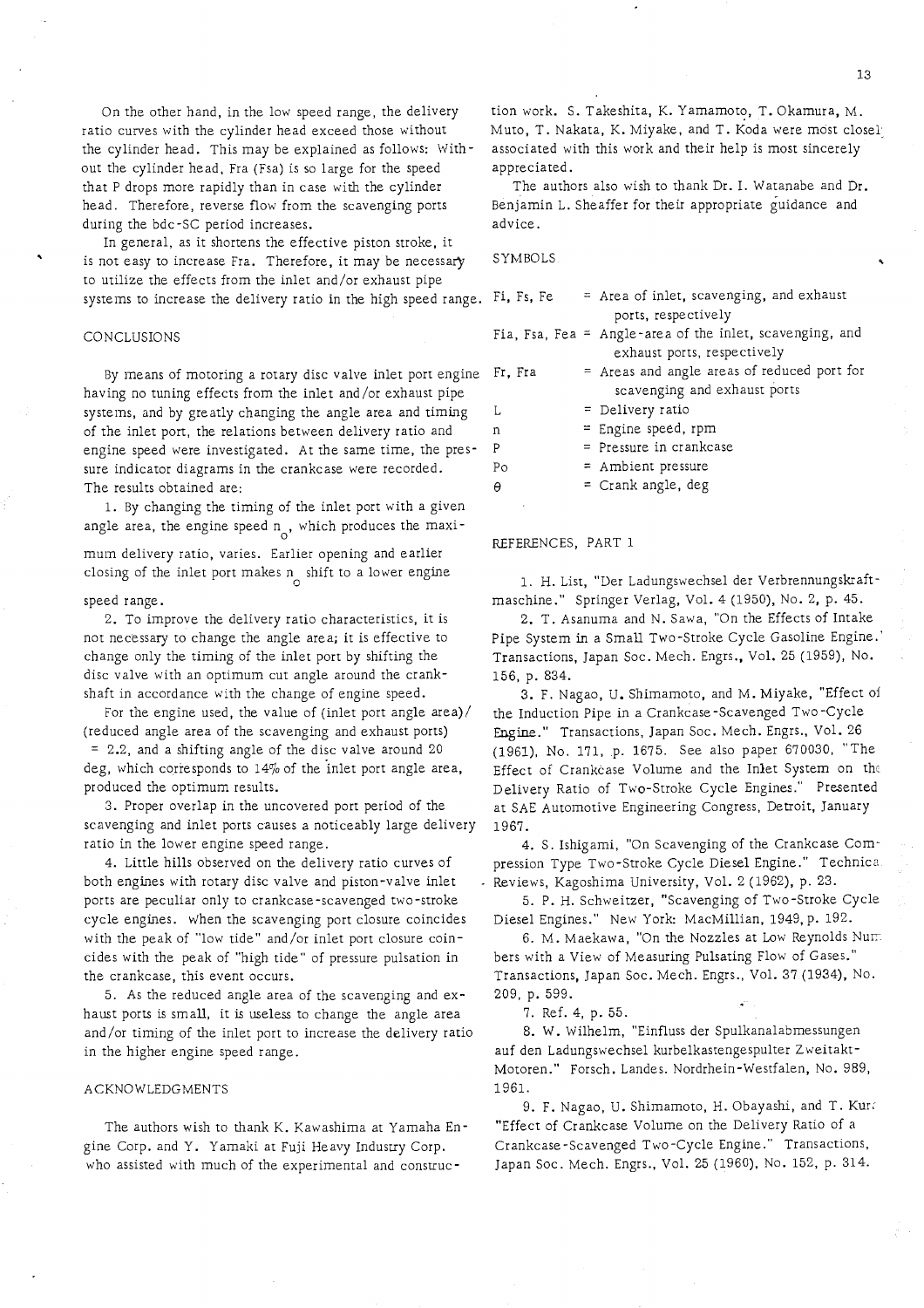10. E. Watanabe and K. Komotori, "Study of the Delivery Engrs., Vol. 67 (1965). No. 545, p. 917. Ratio Characteristics of a Crankcase-Scavenged Piston- 12. E. Fiala and H. P. Willmeit, "Schwingungen in Gas-<br>Valve Inlet Port Two-Stroke Cycle Engine." Paper 156 wechselleitungen von Kolbenmaschinen." MTZ. Vol. 28 . presented at Meeting of Japan Soc. Mech. Engrs., 1966, p. 39. (1967), No. **4,** p. 144.

See also SAE paper 670030, listed in Ref. 3. 11. Report of Lecture Meeting, Journals, Japan Soc.Mech.

wechselleitungen von Kolbenmaschinen." MTZ, Vol. 28

#### APPENDIX A - Part 1

In the preliminary test, the delivery ratio curves of the motored and running (firing) engine were compared. To avoid the tuning effects from the carburetor or throttle in the intake system on the delivery ratio, a single-cylinder cr ankcase-scavenged two -stroke cycle diesel engine was used. The general specifications and test equipment used are shown in Table A-1 and Fig. A-1. To avoid the tuning effects from the inlet and/or exhaust pipe systems, both ports were connected to receivers through short ducts with

> 23:l 1.35: 1

> > deg atdc

.deg abdc

deg abdc

Cylinder bore **x**  stroke Cylinder volume Rated output Compression ratio Crankcase compression

ratio :nler port

Type

kavenging port

xhaust port

large cross-sectional areas as shown in Fig. A-2. Fig. A-3 shows that there was almost no difference in the delivery ratio characteristics between the motored and running engines. The brake mean effective pressure of Pme  $= 56.9$  psi

corresponds to 110% load for the engine

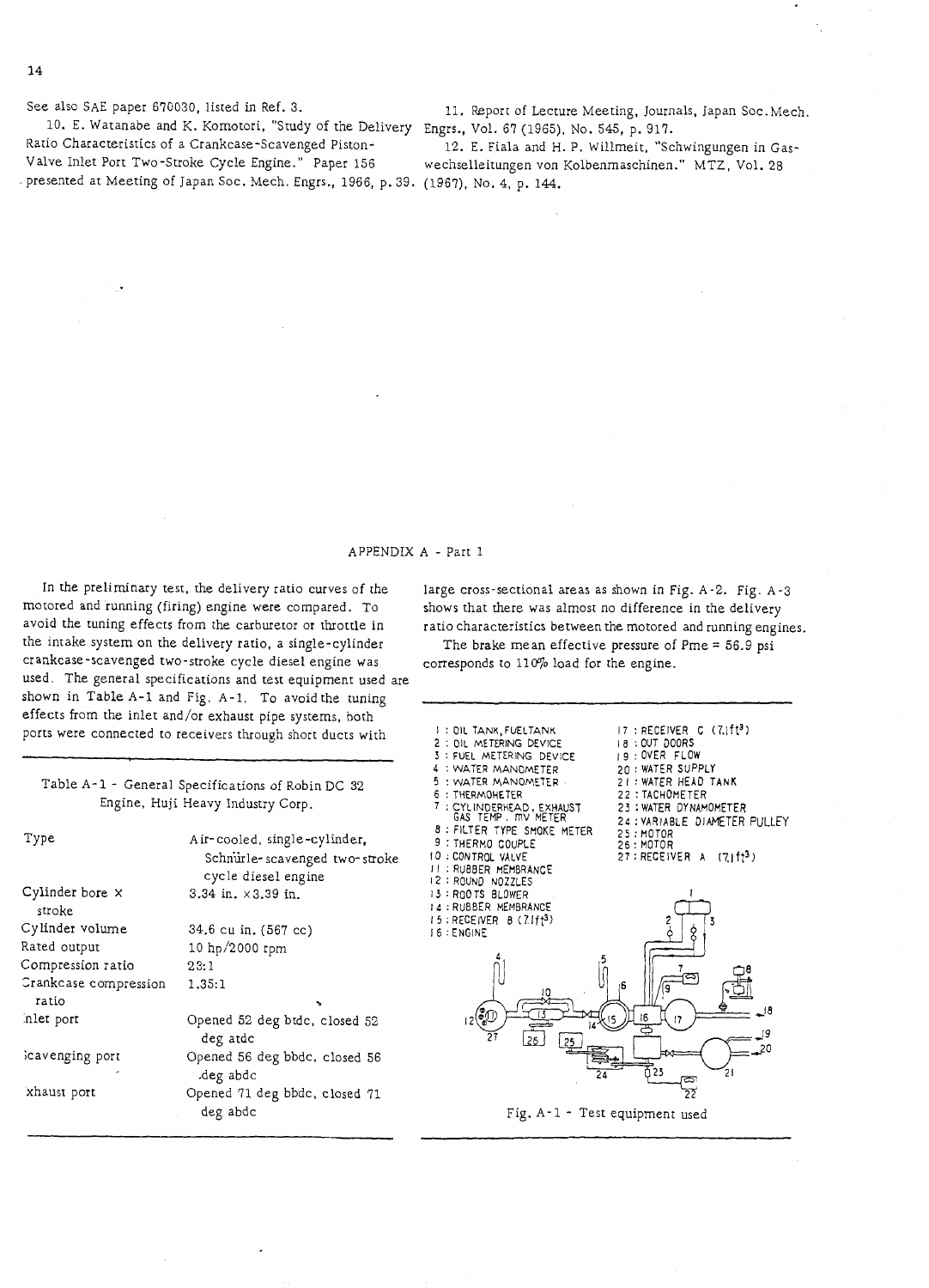



Fig. A-3 - Relation between delivery ratio and engine speed, 7.0 in piston-valve inlet port engine. Notations  $t_1 - t_6$  cor-

15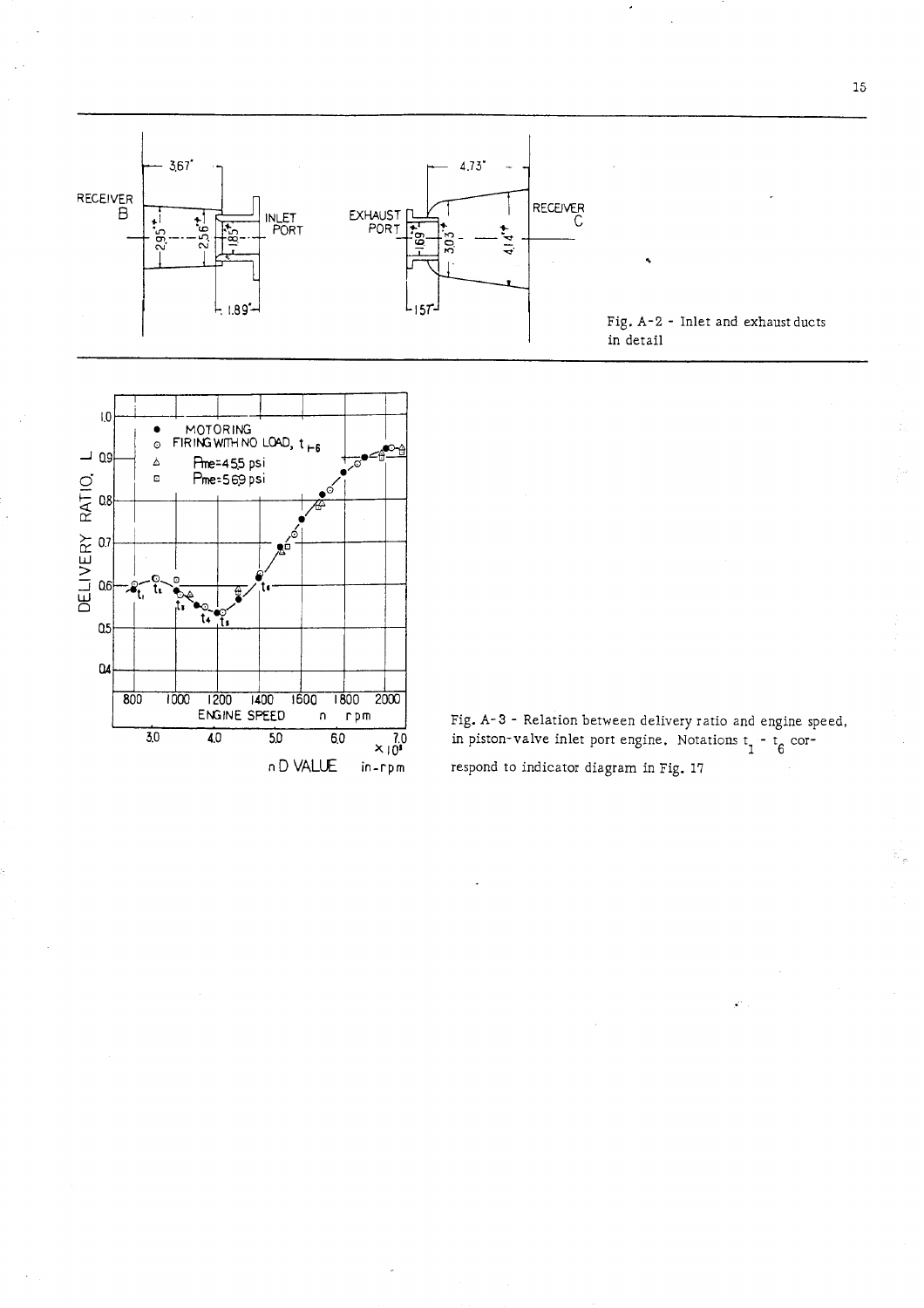#### CASE OF PISTON-VALVE INLET PORT ENGINE

system depend mainly on the delivery ratio. When there are no tuning effects from the inlet and/or exhaust pipe systems, the delivery ratio characteristics of such engines may be obtained approximately by motoring. The authors have reported  $(1)$ <sup>\*</sup> the relations between the delivery ratio and engine speed for the case of a rotary disc valve inlet port engine.

In this Part, the same relations were investigated under motoring conditions with a conventional piston-valve inlet port engine by varying the angle area and the timing of the inlet port.

EQUIPMENT USED AND TEST PROCEDURES

The general specifications of the engine and equipment used are shown in Table 3 and Fig. 19. In order to avoid the tuning effects from the inlet and/or exhaust pipe systems on the delivery ratio characteristics, the exhaust port opened to the atmosphere through a short duct with a large cross-sectional area, as illustrated in Fig. 20. The inlet port opened directly into receiver C where the pressure was always kept equal to that of the atmosphere by a Roots blower equipped with a bypass valve. The air flow rare to the engine was measured by round nozzles (  $0.59$  in.  $\phi$ ,  $0.47$  in.  $\phi$ ) (2) attached to the surface of receiver A. To ensure the correct opening and closing of the ports, the diameter of the piston (which was substituted for the one with no pin offset) was machined to a diameter equal to that of the piston skirt over its total length. The inlet port was varied by changing cylinder liners; the cylinders had different inlet ports but the same scavenging and exhaust ports as indicated in Fig.  $21.$ 21.  $\sim$  21.

\*Numbers in parentheses designate References at end of part 2.

THE OUTPUT CHARACTERISTICS of small crankcase-  $\hskip1cm$  The inlet port angle area of 102 deg-in.  $^2$  was nearly scavenged two-stroke cycle engines with the same scavenging the same as the original and is denoted as Fia. Two methods of varying the inlet port with engine speed are practical: varying the port width keeping the port height constant, or varying the port height keeping the port width constant. Table 4 shows the relative width of the port in relation to the cylinder periphery and the relativeheight of the port in relation to the stroke at each different angle area from 1/5 Fia to 5/5 Fia. In the table, since the port width with a relative height lower than  $24.7\%$  in (a) and with a relative width wider than 39.870 in (b) overlaps the scavenging port in width, the inlet

Table 3 - General Specifications of Tohatsu T52D Engine

| Type                                    | Air-cooled, sigle-cylinder,<br>Schnurle-scavenged, two-stroke |
|-----------------------------------------|---------------------------------------------------------------|
|                                         | cycle gasoline engine                                         |
| Cylinder bore $\times$ stroke           | $2.04$ in. $\times 2.28$ in.                                  |
| Cylinder volume                         | 7.52 in. $3(123cc)$                                           |
| Rated output                            | 10.3 hp/6700 rpm                                              |
| Compression ratio                       | 7.8:1                                                         |
| Crankcase compression<br>ratio          | 1.37:1                                                        |
| Scavenging port                         | Opened 59.5 deg bbdc, closed<br>59.5 deg abdc, angle area -   |
|                                         | 59.6 deg-in. $^{2}$                                           |
| Exhaust port                            | Opened 78.5 deg bbdc, closed                                  |
|                                         | 78.5 deg abdc, angle area -                                   |
|                                         | 107 deg-in. $^{2}$                                            |
| Reduced angle area of<br>scavenging and | 46.6 deg-in. $^{2}$                                           |
| exhaust ports                           |                                                               |
| Inlet port                              | Variable by changing cylinder<br>liners                       |

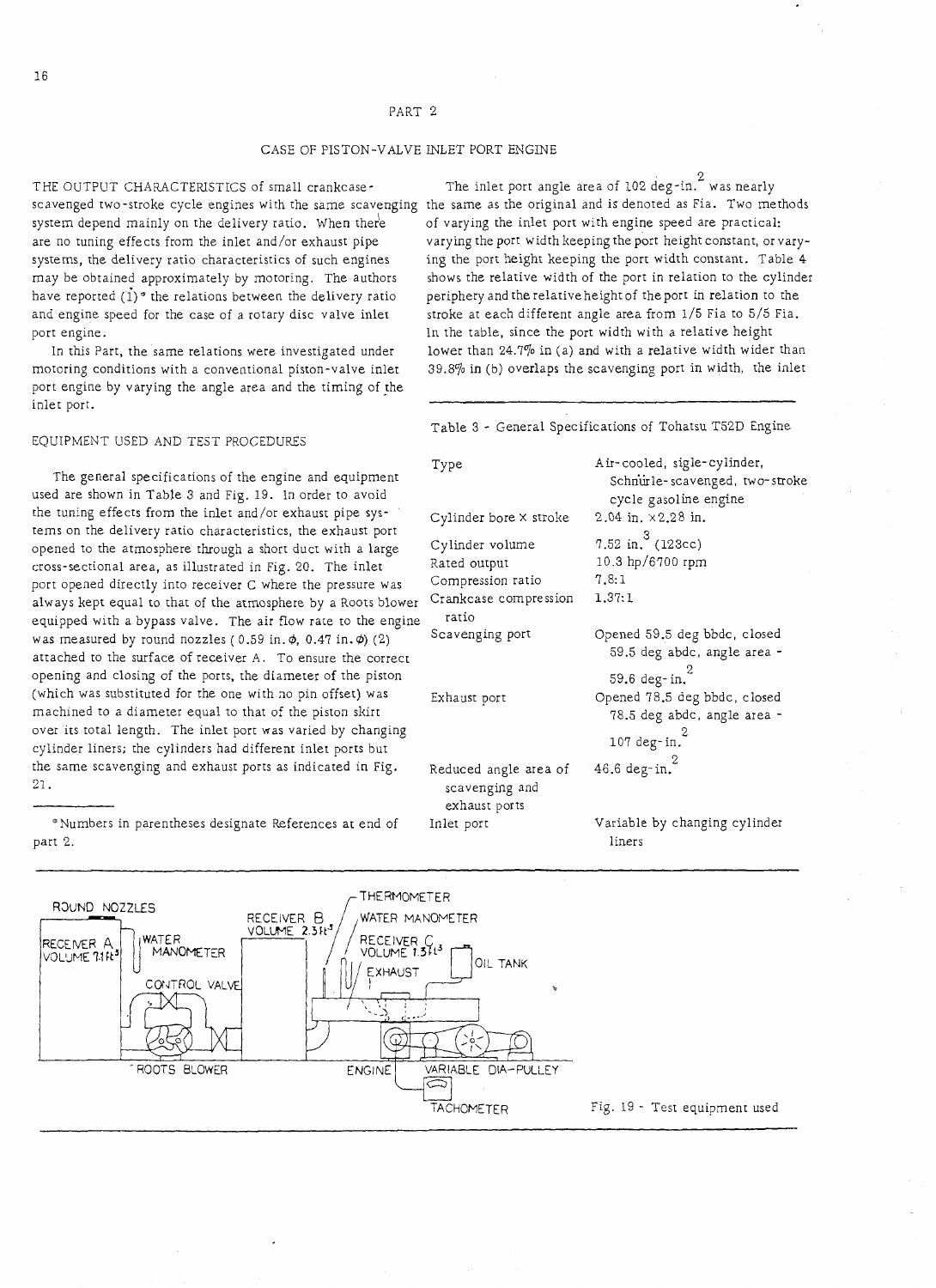

Fig. 20 - Exhaust ducr in detail

ď.

port was divided into two halves. The other half was located beneath rhe exhaust porr, as cylinder liners (b) and (c) in Fig. 21 indicate. As rhere was no inlet duct, rhe port widrh was taken along the cylinder periphery (thar is, arc length), as illustrated in Fig. 22. To minimize the effect of thickness (3), the edges of the inlet porrs and rhe bottom end of the piston skirr were finished as illustrated in Fig. 22.

in Fig. 22.<br>
Fig. 23 shows the relationship between the uncovered in<br>
POPT SIDE port area and the crank angle with different port configura-<br>
POPT SIDE Fig. 23 shows the relationship between the uncovered in! rions having the same angle area Fia. Fig. 24 shows rhe relation between the relative height and the relative widrh of the inlet port ar Fia. In Fig. 24, when the relative heigl is reduced from  $30\%$  to  $20\%$ , the relative width increases

Table 4 - Inlet Porr Conditions Tested

| Fia* = $0.121$ )           |                           |           | (a) Width of Inlet port (%) of Cylinder Periphery When Changing Angle<br>Area, Keeping Port Height Constant (Nondimensional inlet port angle area |           |           |         |
|----------------------------|---------------------------|-----------|---------------------------------------------------------------------------------------------------------------------------------------------------|-----------|-----------|---------|
| Port<br>Height,<br>H, $\%$ | Port<br>Height,<br>H, in. | $1/5$ Fia | $2/5$ Fia                                                                                                                                         | $3/5$ Fia | $4/5$ Fia | 5/5 Fia |
| 35.3                       | 0.81                      | 4.6       | 9.1                                                                                                                                               | 13.7      | 18.2      | 22.8    |
| 30.0                       | 0.69                      | 5.9       | 11.8                                                                                                                                              | 17.6      | 23.5      | 29.4    |
| 24.7                       | 0.56                      | 8.0       | 15.9                                                                                                                                              | 23.9      | 31.8      | 39.8    |
| 21.4                       | 0.49                      | 9.7       | 19.4                                                                                                                                              | 29.1      | 38.8      | 48.5    |
| 19.7                       | 0.45                      | 11.3      | 22.5                                                                                                                                              | 33.8      | 45.0      | 56.3    |

| Port<br>Port<br>Width,<br>$2/5$ Fia<br>$B, \%$<br>3/5 Fia<br>$4/5$ Fia<br>$1/5$ Fia<br>$5/5$ Fia<br>B, in.<br>56.3<br>19.7<br>3.62<br>6.7<br>10.7<br>14.1<br>17.1<br>11.9<br>48.5<br>3.12<br>15.5<br>18.6<br>21.4<br>7.4<br>39.8<br>13.6<br>8.5<br>24.7<br>2.56<br>17.6<br>21.4<br>1.89<br>16.6<br>29.4<br>26.0<br>21.5<br>30.0<br>10.3<br>19.5<br>25.3<br>35.3<br>22.8<br>1,47<br>12.2<br>30.5 | Fia* = $0.121$ ) |  |  | (b) Height of Inlet Port $(\%)$ of Piston Stroke When Changing Angle Area,<br>Keeping Port Width Constant (Nondimensional inlet port angle area |  |
|-------------------------------------------------------------------------------------------------------------------------------------------------------------------------------------------------------------------------------------------------------------------------------------------------------------------------------------------------------------------------------------------------|------------------|--|--|-------------------------------------------------------------------------------------------------------------------------------------------------|--|
|                                                                                                                                                                                                                                                                                                                                                                                                 | Width.           |  |  |                                                                                                                                                 |  |
|                                                                                                                                                                                                                                                                                                                                                                                                 |                  |  |  |                                                                                                                                                 |  |
|                                                                                                                                                                                                                                                                                                                                                                                                 |                  |  |  |                                                                                                                                                 |  |
|                                                                                                                                                                                                                                                                                                                                                                                                 |                  |  |  |                                                                                                                                                 |  |
|                                                                                                                                                                                                                                                                                                                                                                                                 |                  |  |  |                                                                                                                                                 |  |
|                                                                                                                                                                                                                                                                                                                                                                                                 |                  |  |  |                                                                                                                                                 |  |



Fig. 21 - Cyllnder liners having different inlet ports of constant angle area Fia = 102 deg-in. $^{2}$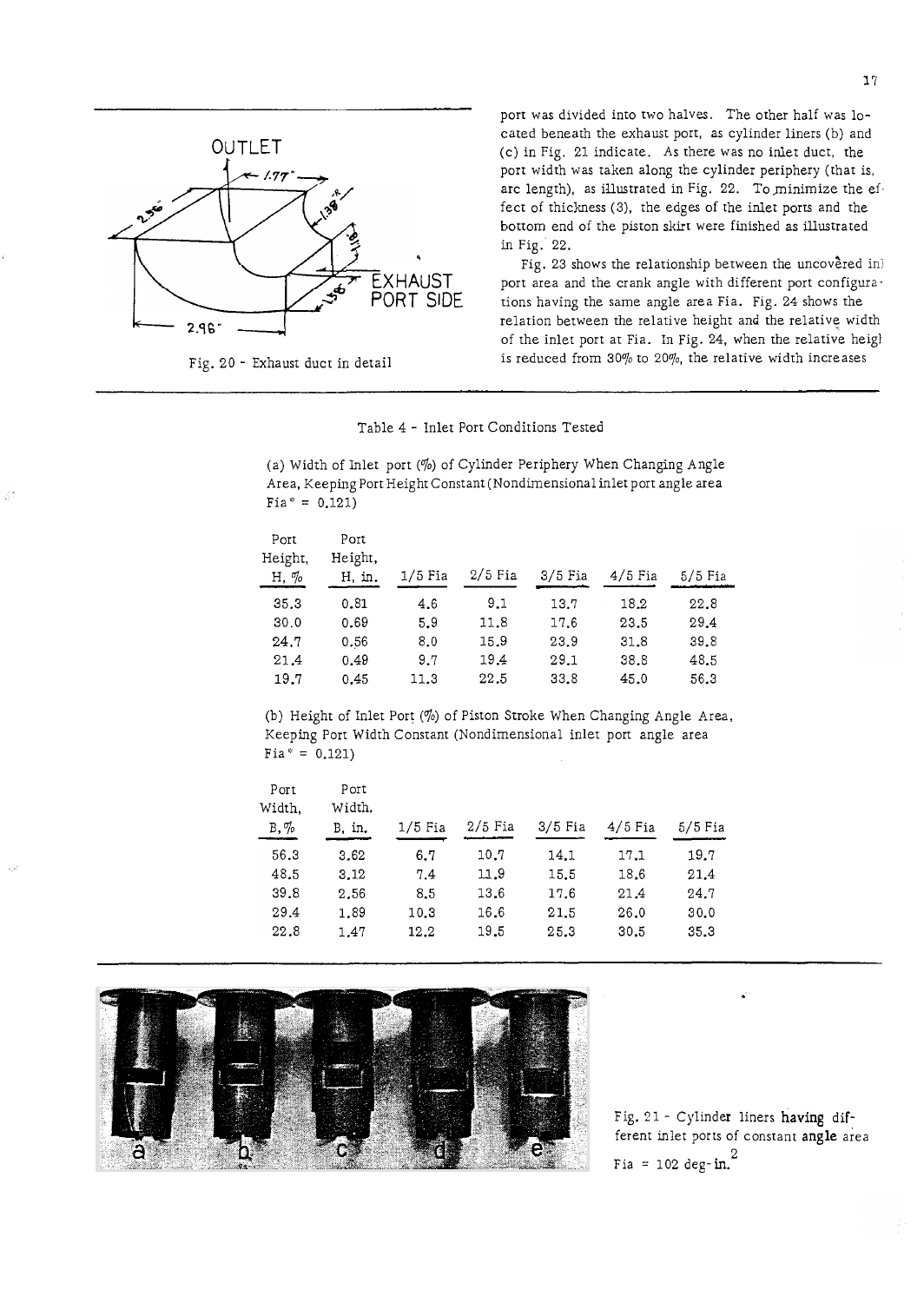$m$  30% to 56% which is impracticable unless the port is ided into two halves. The A and B marks in the figure licate the tested range of port widths and heights. The ndimensional inlet port angle area, Fia, \* is defined in pendix B of this part of the paper.

## )ISCUSSION OF RESULTS

RELATION BETWEEN DELIVERY RATIO AND ENGINE EED - Figs. 25-27 show delivery ratio versus engine speed.



;. 23 - Relation between uncovered inlet port area and mk angle (a11 curves (a- *e)* have the same angle area)

In each figure, inlet ports with different configurations having the same angle area are illustrated. Fig. 25 covers the case of the largest angle area Fia. In Figs. 26(a)-(e) the inlet port was varied by changing the port height with a constant port width, while in Fig. 27 the inlet port was varied by changing the port width with a constant port height. In each figure, the engine speed which produced the maximum delivery ratio, hereafter denoted as  $n_A$ , shifted to a higher

speed with an increase of inlet port angle area. As is known, at a certain inlet port angle area, when the engine speed is iigher than  $n_{\text{o}}$ , the angle area becomes inadequate, that is

the inlet port closes before the inlet process finishes. On he other hand, when the engine speed is lower than  $n_{0}$ ,

the angle area is too large to check the reverse flow of the



Fig. 24 - Relation between port width and port height at constant angle area ( Xdenotes ratio.of connecting rod length and crank radius)



Fig. 25 - Relation between delivery ratio and engine speed, case of largest angle area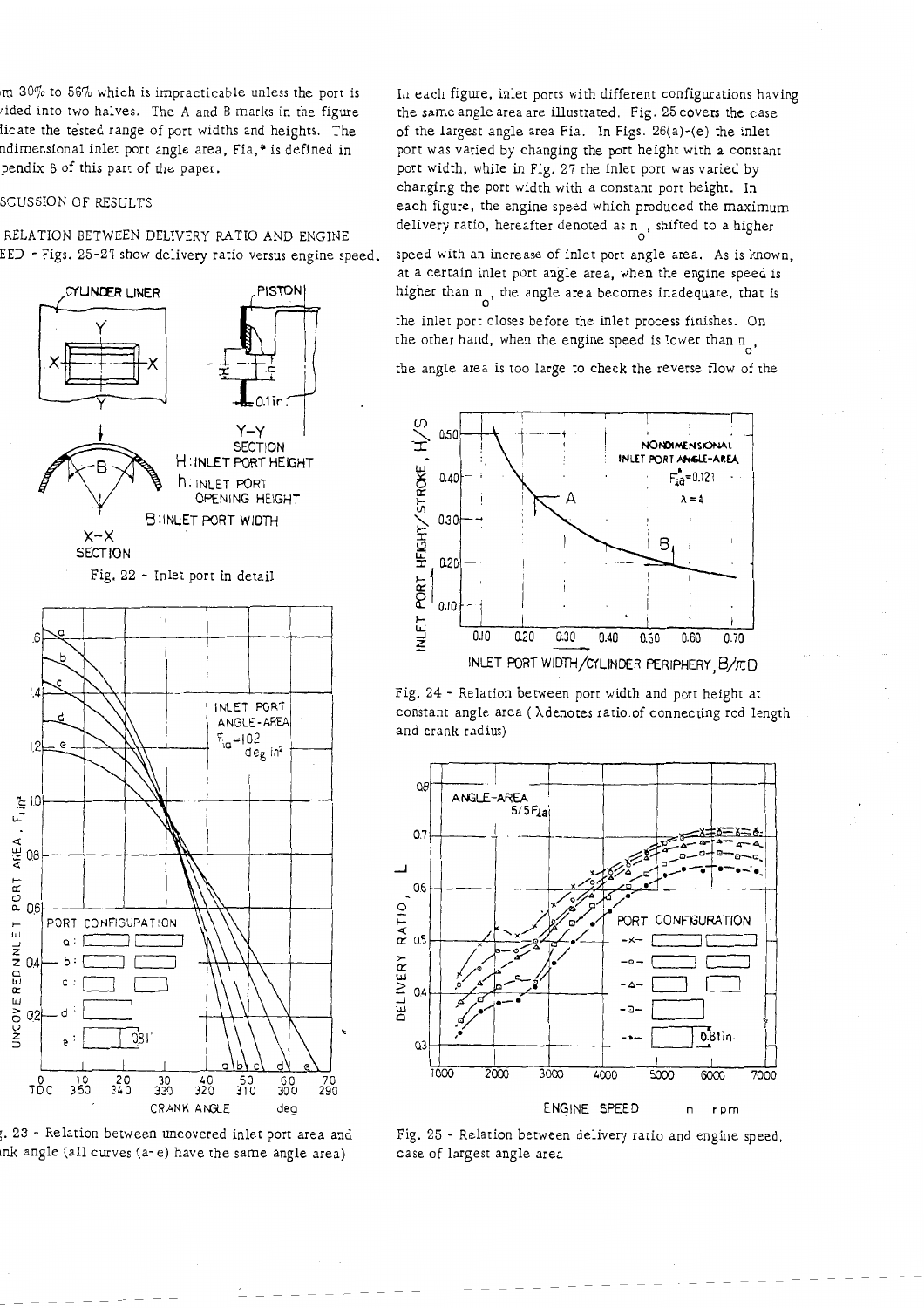air from the crankcase. Also, each figure shows that when the inlet port angle areas were identical, a lower and wider  $0.8\text{ mGLE-ARE}$ port (resulting in a longer effective crankcase stroke) pro-  $\bigg\{$  PORT WIDTH duced a larger delivery ratio over the entire engine speed  $\begin{array}{c} 0.1 \text{ NUN} \\ 0.2 \text{ NUN} \end{array}$ 

Fig. 28 shows superimposed envelopes representing the delivery ratio curves of Figs. 25-27. Shown are the limiting  $\frac{1}{2}$  100 delivery ratio curves when the angle area and timing of the inlet port are changed. Also, nD values (n = engine speed in  $\Omega$  rpm, D = cylinder bore in in.) are indicated. Fig. 28 shows that when angle area of inlet port was varied in accordance rpm,  $D =$  cylinder bore in in.) are indicated. Fig. 28 shows that when angle area of inlet port was varied in accordance with the change of engine speed to improve the delivery



Fig. 26 (a) - Relation between delivery ratio and engine speed



Fig. 26 (b) - Relation between delivery ratio and engine speed



Fig. 26 (c) - Relation between delivery ratio and engine sp.



Fig. 26 (d) - Relation between delivery ratio and engine spe



Fig. 26 (e) - Representative crankcase indicator diagram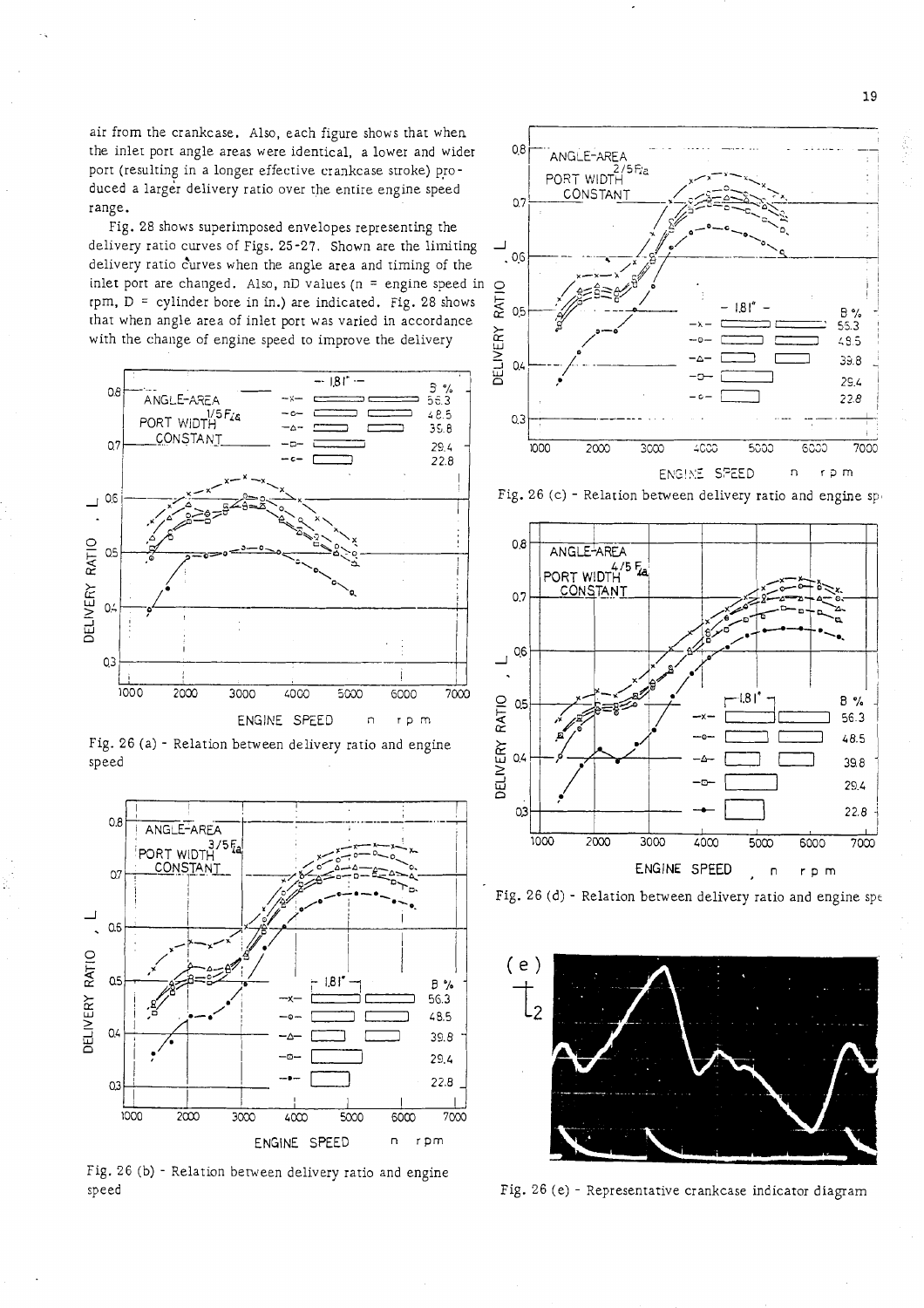tio characteristics, it was better to vary the port height eeping the port width constant than to vary the port width ieeping port height constant. In Fig. 28, the delivery ratio irve of the inlet port with a  $30\%$  relative height and  $4/5$ a angle area, which is nearly the original design, is indiated by- $\Box$  - and the curve of 17.1% relative height, which the lowest port with same angle area, is indicated by X-. From this figure, it follows that by varying only e inlet port, some improvement of delivery ratio characristics can be expected. Especially when the inlet port eight is varied keeping the port width constant with the

 $\begin{array}{c}\n\overline{\text{ANGLE-area}} \\
\overline{\text{ANGLE-area}} \\
\overline{\text{1/5}} \\
\overline{\text{200}} \\
\overline{\text{1/1}} \\
\overline{\text{200}} \\
\overline{\text{1/1}} \\
\overline{\text{200}} \\
\overline{\text{200}} \\
\overline{\text{2000}} \\
\overline{\text{2000}} \\
\overline{\text{2000}} \\
\overline{\text{20000}} \\
\overline{\text{20000}} \\
\overline{\text{20000}} \\
\overline{\text{200000000000000000000000000000$  $\Omega$  $H \gamma$  $19.7$ C PORT HEIGHT  $\Box$  $21.4$ CONSTANT  $O.7$ П  $24.7$ 30.0 QG QЪ 35,3 Q5 Q. Q3  $1000$ 2000 3000 4000 5000 6000 7000 ENGINE SPEED n rpm

g. 27 (a) - Relation between delivery ratio and engine eed

 $Q\theta$ ANGLE-AREA PORT HEIGHT CONSTANT  $O.7$  $Q6$ H %  $19.7$  $Q<sub>5</sub>$  $21.4$  $24.7$  $Q$  $30.0$  $0.8$  $35.3$ QЗ 1000  $2000$ ENGINE SPEED , n rpm

g. 27 (b) - Relation between delivery ratio and engine eed

change of engine speed, the delivery ratio characteristics in the middle and low speed ranges can be improved significantly.

Fig. 29 shows the relation between the maximum delivery ratio L which is given from each delivery ratio curve

in Figs. 25-27, and the effective crankcase stroke. Solid lines represent a constant port width and dashed lines a constant port height. Noting from Figs. 25-27 that when the delivery ratio curve had a large  $L_{\text{max}}$  the whole curve

was higher over the entire engine speed range,  $L_{\text{max}}$  is







Fig. 27 (d) - Relation between delivery ratio and engine speed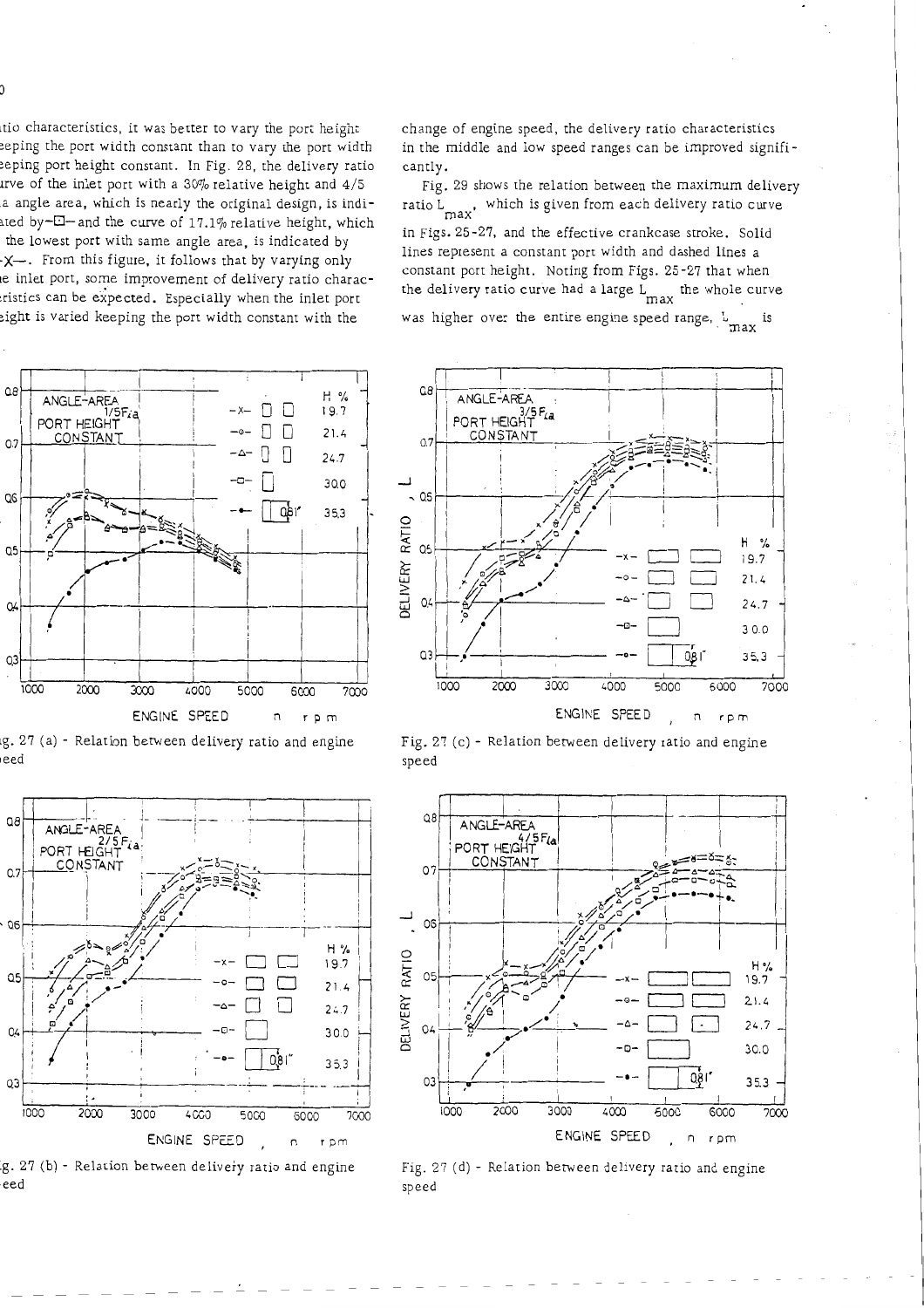plotted. Fig. 29 indicates that when the angle area of the Discussions of the pressure indicator diagrams calculated<br>inlet port was the same, L increased almost in pro- in the crankcase with variable inlet port height were

portion to the increase in effective crankcase stoke. Come exceed to another important factor which affects delivery<br>with the same angle area, a lower and wider inlet port (which  $\frac{1}{2}$  area) and wider inlet port (which causes a longer effective crankcase stroke) produced a larger ANALYSIS OF FLOW COEFFICIENT OF delivery ratio. Noting that the delivery ratiq curves with a INLET PORT larger angle area than 3/5 Fia were nearly superimposed, it

In case of the surves with solid lines,  $L_{\text{max}}$  became a maxi-<br>max ions. In view of the fact that  $L_{\text{max}}$  increases with an in-<br>mum when the angle area was about 3/5 Fia, while in case<br>crease in effective crankcase st of the dashed lines,  $L_{\text{max}}$  became a maximum at about 4/5

height is varied keeping the port width constant, a longer cient of this type of inlet port has been scarcely discusse<br>effective crankcase stroke is available, which causes a higher To know the effect of the port configura effective crankcase stroke is available, which causes a higher To know the effect of the port configuration and engine<br>crankcase compression ratio and thus less inlet port angle speed on the flow coefficient, a flat plate crankcase compression ratio and thus less inlet port angle area is needed. **part and cylinder liner inlet port were used for testing.** 

of the inlet port which produced maximum  $L_{\text{max}}$ , that is, optimum angle area of the inlet port)/(reduced angle area air flow rate was measured by round nozzles (0.71 in.  $\phi$ , of the scavenging and exhaust ports) was 1.31 and 1.75 in  $0.59$  in.  $\phi$ , 0.45 in.  $\phi$ ) at receiver A. The flow coefficient

Little hills are observed on the delivery ratio curves of 0.80 Figs. 25-27 in the low engine speed range. As this phenomenon is already discussed in detail in Part 1 of this paper, explanation of it is omitted here.  $\sqrt{0.75}$ 

each case, respectively.



(comparison of the limiting delivery ratio curves between is changed at consranr angle area. solid lines - when porr port width constant and port height constant) height is changed at constant angle area

inlet port was the same, L increased almost in pro- in the crankcase with variable inlet port height were pre-<br>portion to the increase in effective crankcase stroke. Com-<br>in the viously reported (4, 5). So, in this paper,

may be said that when angle area is large enough,  $L_{\text{max}}$  In order to understand better the test results mentioned above, the authors think it is necessary to take a close look is almost determined by the effective crankcase stroke.<br>In case of the surves with solid lines,  $L_{max}$  became a maxi-<br>max inview of the fact that  $L_{max}$  increases with an in-

directed to the flow coefficient of the low, wide inlet port.<br>Compared with the case of a poppet valve, the flow coeffi-Fia. The reason may be stated as follows: when the port Compared with the case of a poppet valve, the flow coeffi<br>height is varied keeping the port width constant a longer cient of this type of inlet port has been scarcely

TEST EQUIPMENT USED AND TEST PROCEDURE - The As the engine used had 46.6 deg-in.<sup>2</sup> reduced angle area IEST EQUIPMENT USED AND TEST PROCEDURE - The rest equipment used is illustrated in Fig. 30. A flat plate of the scavenging and exhaust ports, the value of (angle ar inlet port was attached to the surface of receiver B'. The



n D VALUE ,  $in-rpm$ <sup>29</sup> - Relation between maximum delivery ratio and Fig. 28 - Relation between delivery ratio and engine speed effective crankcase stroke. Dashed lines - when port width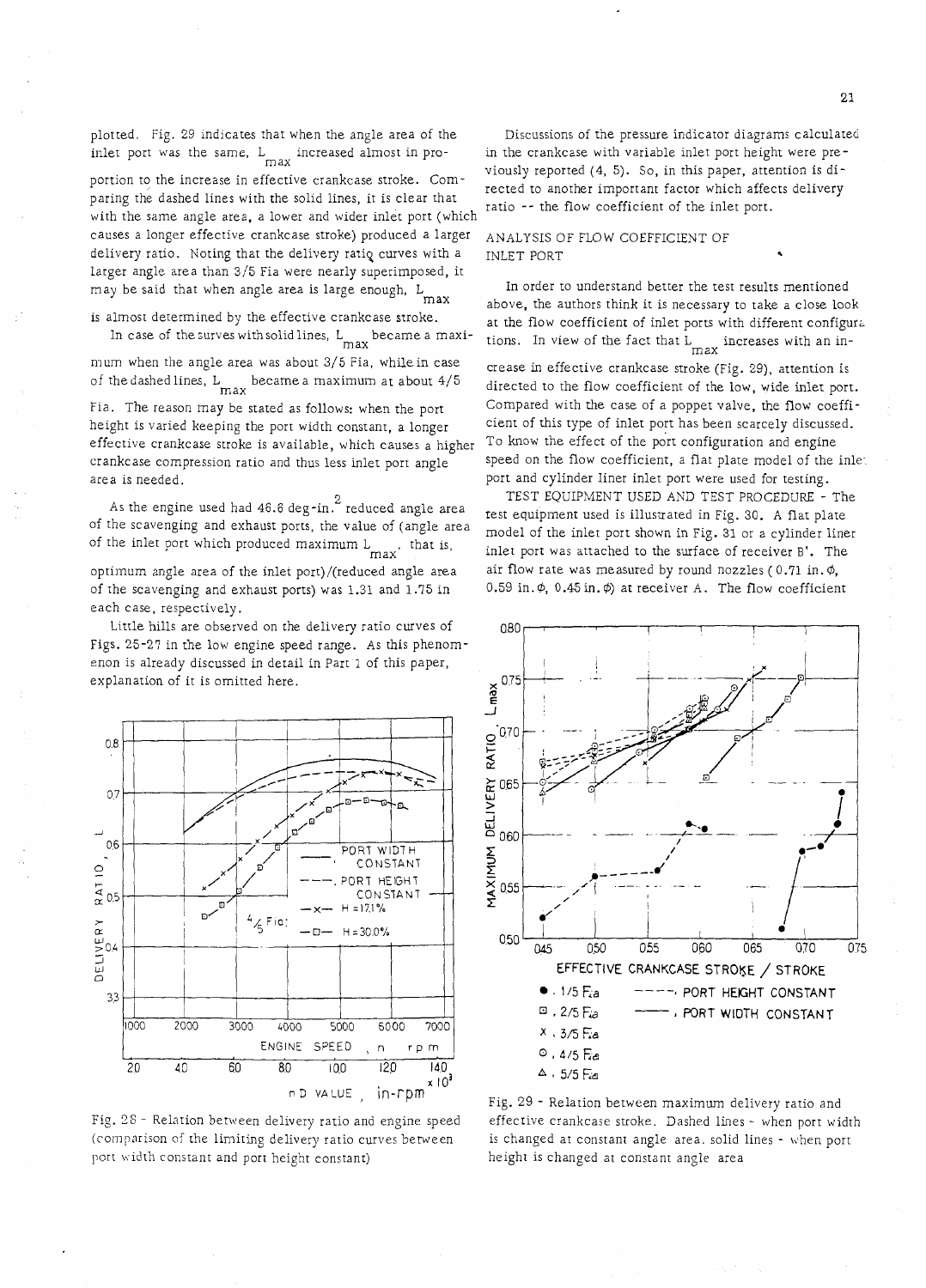was defined as the ratio of the measured flow to the theoretical flow through the model or the cylinder liner inlet porl. The flow rate was'varied at each port configuration bychanging the pressure difference across receiver B' between 3.9 and 15.8 in. water manometer. As is known from the literature (6-9), this small pressure difference did not cause any difference in the measured flow coefficients.

FLAT PLATE MODEL OF THE INLET PORT - As illustrated in Fig.  $31$ , the edges of port were rounded to a quadrant arc, which was varied by changing the thickness of the plate to determine the effect of the rounded edges on the flow coefficient. Although several back plates with different thicknesses were tested, the influence of this thickness on the flow coefficient was not significant; therefore, the same back plate with a thickness of 0.1 in., which corresponded to the thickness of the piston skirt of the engine, was used throughout the entire experiment. Two types of ports with 1.18 in. width and 0.59 or 1.18 in. heights were used with the following plate thicknesses (that is, with the following quadrant arc radii): 0.1, 0.2, 0.3, and 0.4 in. In each case, the back plate was positioned to vary the port opening height.

CYLINDER LINER INLET PORT - The cylinder liners shown in Fig. 21 were used. As illustrated in Fig. 30(b), piston was positioned in the cylinder to vary the port opening height. The measured flow coefficients were compared with the case of the flat model port and also with those measured under dynamic conditions.

RECIPROCATING ENGINE INLET PORT - The relations between the flow coefficients measured under static and dynamic, that is, reciprocating, conditions were investigated using the test equipment illustrated in Fig. 30 (a).

Air flow from the Roots blower passed through receiver



Fig, 30 - Test equipment used for measuring the flow coefficient of inlet port

B' and was led to receiver C', while the model port at receiver B' was sealed. The inlet port in the cylinder liner opened directly into receiver C'. The crankcase had several outlet ports of *5.6* sq in. total area leading to the atmosphere. The air flowed from receiver C' into the crankcase through the cylinder liner inlet port, then out into the atmosphere. As the angle area of the inlet port almost coincided with the reduced angle area of the inlet port and the outlet ports in the crankcase, the authors thought it was permissable to ignore the pressure fluctuations in the crankcase.

If the air flow rate per cycle into the crankcase is expressed as Gc, then

$$
Gc = \mu dm \int_{\theta_{\text{io}}}^{\theta_{\text{ic}}} F_{i}(\theta) \cdot d\theta / (0_{\text{ic}} - \theta_{\text{io}}).
$$
\n
$$
\sqrt{\frac{2g\kappa}{\kappa - 1} \cdot \frac{P_{c}}{V_{c}} \left[ \left( \frac{P_{o}}{P_{c}} \right)^{2/\kappa} - \left( \frac{P_{o}}{P_{c}} \right)^{(\kappa + 1)/\kappa} \right]} \cdot \Delta t. \quad (1)
$$

where

 $F_i$  = Inlet port area

 $\theta$  = Crank angle

 $g =$  Acceleration due to gravity



 $t : 0.1, 0.2, 0.3, 0.4$  in h : INLET PORT

OPENING HEIGHT

H : INLET PORT HEIGHT

B: INLET PORT WIDTH

Fig. **31** - Model of inlet port in detail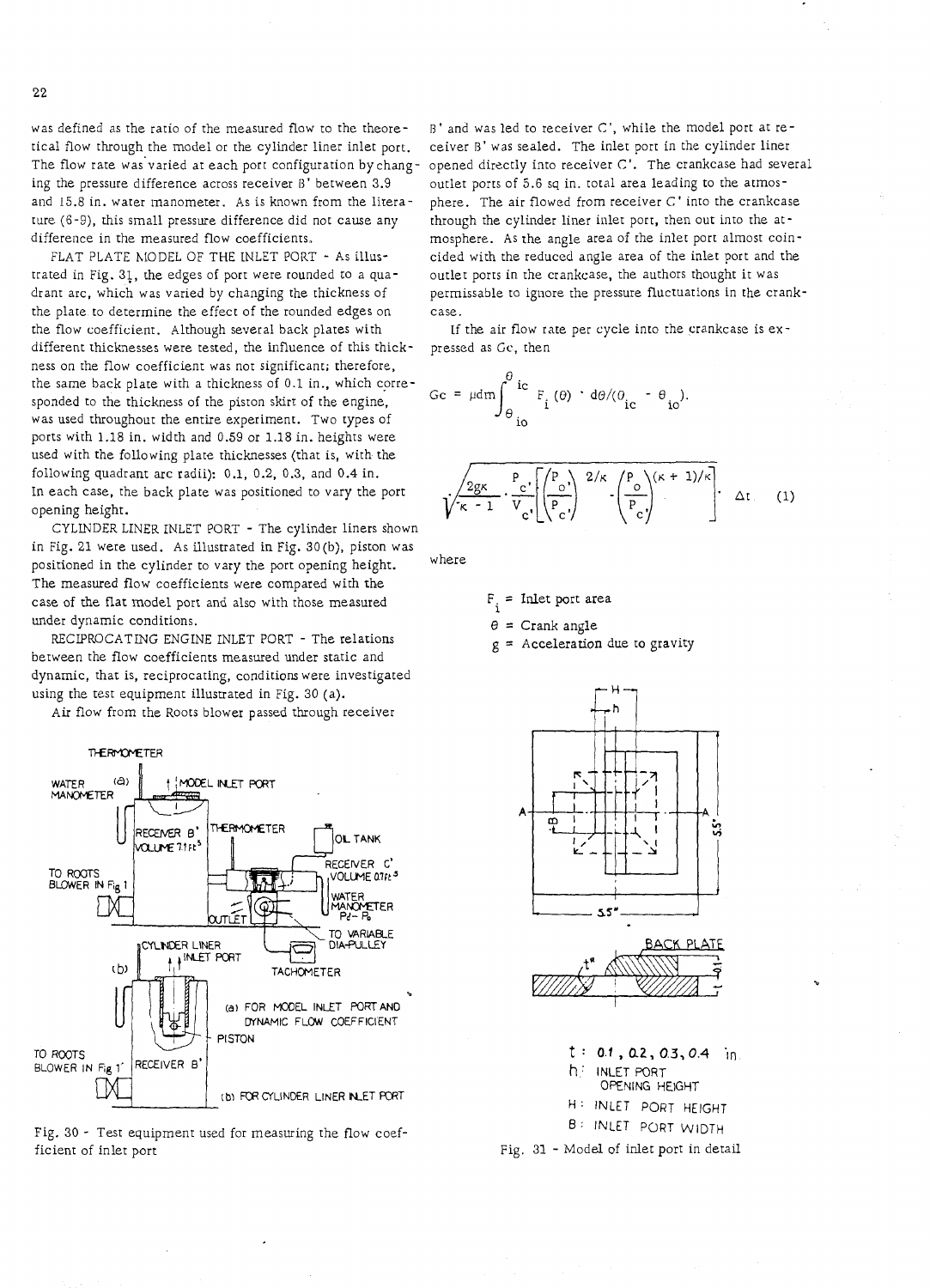$\kappa$  = Specific heat ratio  $P_{\text{c}}$  = Pressure in receiver C'  $\, {\bf p}$  $P_{0}$  = Ambient pressure  $V_{\text{S}}$  = Specific volume of air in receiver C'  $\Delta t$  = Port opening period of inlet port  $\theta_{io}$ ,  $\theta_{ic}$  = Opening and closing of inlet port, respectively

 $\mu$ dm is called the dynamic mean flow coefficient in this paper.

 $\frac{1}{\pi}F_i(\theta) \cdot d\theta/(\theta_i - \theta_i)$  indicates the mean inlet port area during the port opening period.

The pressure difference across receiver C' was varied between 3.9 and 23.6 in. water manometer, while the engine was driven through the variable diameter pulley at 1700- 6000 rpm. At each condition,  $\mu$ dm was calculated using the measured values from Eq. 1. The relation between the static flow coefficient  $\mu s$  and the dynamic mean flow coefficient  $\mu$ dm is written as follows:

$$
\mu dm \int_{\theta_{\text{io}}}^{\theta_{\text{ic}}} F_i(\theta) \cdot d\theta = K \int_{\theta_{\text{io}}}^{\theta_{\text{ic}}} \mu s(\theta) \cdot F_i(\theta) \cdot d\theta
$$
\n(2)

where:

$$
\int_{\theta_{\text{io}}}^{\theta_{\text{ic}}} \mu s(\theta) \cdot F_{\text{i}}(\theta) \cdot d\theta / \int_{\theta_{\text{io}}}^{\theta_{\text{ic}}} F_{\text{i}}(\theta) \cdot d\theta = \mu s m
$$
\n(3)

Eq. 3 shows the static mean flow coefficient. The ratio of µdm and µsm is denoted as K, and is called the dynamic factor in this paper. That is,

$$
\mu dm/\mu s m = K \tag{4}
$$

DISCUSSION OF RESULTS -

Static Flow Coefficient -

1. Effect of the port configuration and the rounded edges (quadrant-arc sections) of the inlet port on the flow coefficient.

Fig. 32 shows the relationship between the static flow coefficient  $\mu$  s and the relative height of the inlet port opening in relation to the port width  $h/B$ . From each  $\mu s$  curve, it follows that  $\mu$ s was larger near the beginning of port opening and decreased as the pon opening height, h, increased. The results were the same as those of List, Niedermayer (10) ficient)

and Benson (11), who measured the µs values at the scavenging and exhaust ports which had guiding surfaces, such as the piston crown and the scavenging and exhaust ducts. 11 also correlated well with the results of Suda (4), who measured the  $\mu$ s values of an inlet port with a duct, and those of Tanaka (12), Kastner (8), and Pope (9) who measured the ps values of the poppet inlet valves. In the case of the poppet valve, Tanaka (13) took photographs of the air flow around the inlet valve, and Kastner (8) investigated the air flow on a two-dimensional model of the inlet port using a pitot tube. Both results showed that the flow separation from the guide surface increased with an increase in port opening height. Annand (8) explained that with poppet valv the viscous effects in the gap suppressed the flow separation from the guide surface when the port opening height was low.

It is generally acknowledged that the flow coefficient is the product of the velocity coefficient and the contractic coefficient. The velocity coefficient is thought to decrease with small nozzles because of the increase in the friction loss due to the viscous effect. On the other hand, the contrac tion coefficient is due to three-dimensional effects (14) anc is said to increase as a result of compressibility with an increase in pressure ratio, as the test results of Ramamoorty (15) with quadrant arc nozzles and Perry (14) with sharpedge orifices showed. Taking these facts into account and noting the  $\mu$ s curves in Fig. 32  $\mu$ s increases with a decrease in  $h/B$ , that is, a narrow port has a larger  $\mu s$ . This means that the viscous effects in the gap, which may suppress the flow separation, are not so significant as to decrease the velocity coefficient, but the increase in contraction coefficient affects the increase in  $\mu$ s. The increase in contraction coefficient with the decrease in h/B may be partl: due to the reduction of flow separation and partly to the



Fig. 32 - Relation between flow coefficient and inlet por configuration (influence of rounded edges on flow coef-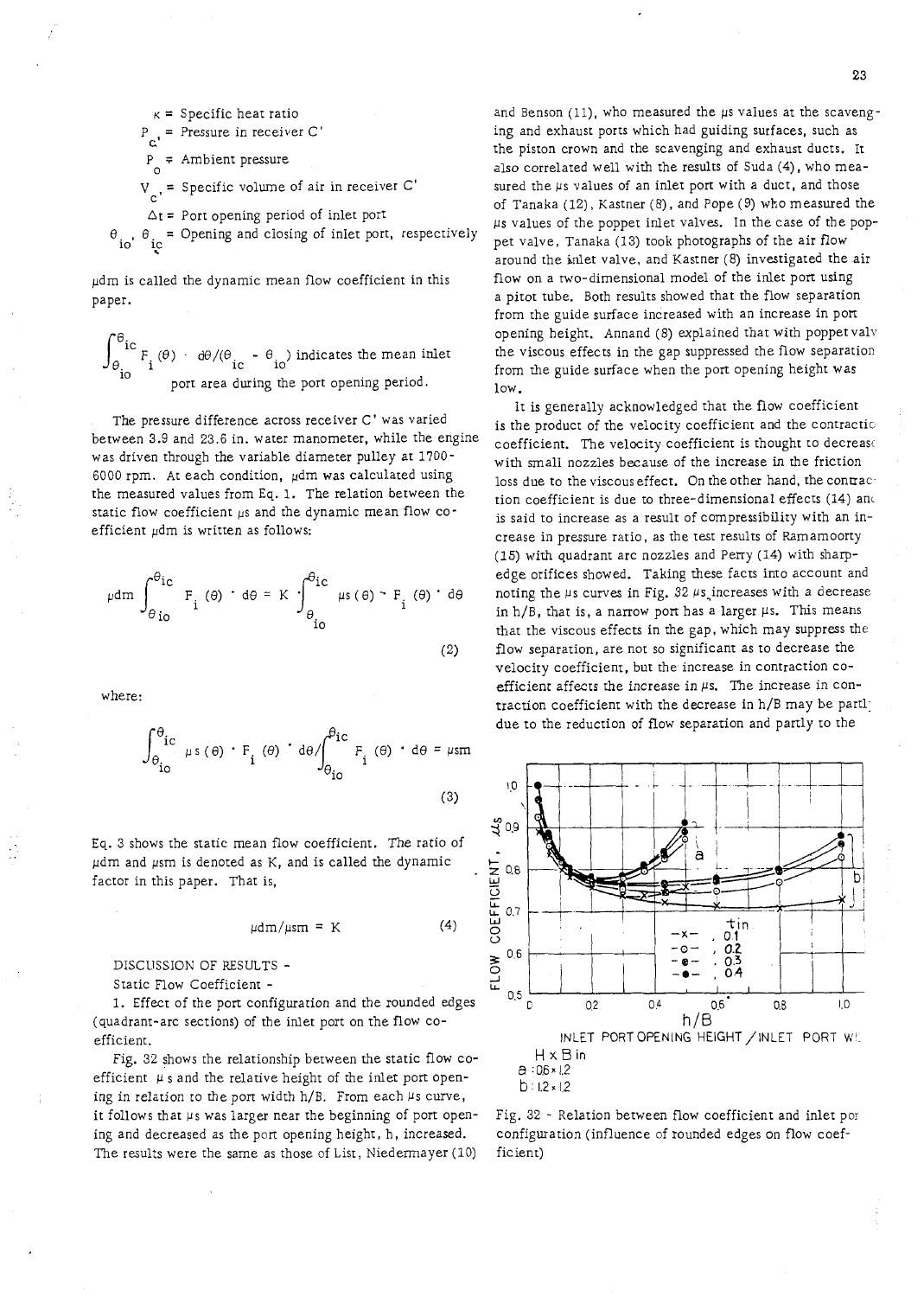change of flow patterns from three-dimensional to nearly two-dimensional, that is, the effect of the side walls on the flow becomes less with a decrease in the port openingheight. This is also verified by noting the fact that when the port opening height was the same, the wider port had a larger  $\mu$ s, as is indicated later in Fig. 35.

All of the  $\mu$ s curves in Fig. 32 decrease smoothly with an increase in h and no singular points are seen on the curves, as are usually observed in the case of poppet valves. Considering the test results of Tanaka and Kastner, it seems that the flow separation point, thar is, the front of the free sueam line, shifts smoothly because of the rounded edges of the inlet port, as illustrated in Fig. 31.

In the actual engine, when the inlet port opens, the pressure difference between the crankcase and the atmosphere is much greater than in these tests. Therefore, because of the increase in contraction coefficient caused by the compressibility of the air, the actual curves may be higher than the measured values in the neighborhood of port opening.

The effect of the rounded edges of the quadrant arc section was significant. Although a larger radius of curvature produced a larger  $\mu$ s in the figure, by noting that there was little difference in the  $\mu$ s curves between plate thicknesses  $t = 0.3$  and  $t = 0.4$  in.,  $t/(Width of inter port) = 0.3$  seems to be an appropriate value.

Here, it should be noted that  $\mu$ s increased again when the port opening height, h, approached the port height, H. This is significant, as  $\mu$ s is large when the uncovered port area is large enough. This causes a larger effective inlet port angle area. As illustrated in Fig. 23, a wider and lower inlet port had a larger maximum port area than a narrower and higher inlet port for the same angle area. Moreover, the increase in  $\mu$ s around top dead center, that is, near maximum port opening area, was more remarkable for such a port. These facts indicate that a wider and lower inlet port is more desirable for obtaining a larger effective angle area.

This increase in  $\mu$ s may be caused by the effect of the rounded upper edge of the port. Fig. 33 shows two types of ports having the same rounded edges but different port heights. 10 In Figs. 33 (a) and 33 (b) , both pistons had the same port 2pening height, that is, both ports had the same port opening  $\ddot{z}_{0.9}$  area. In the case of Fig. 33(a), the sharp bottom edge of



the piston skirt may have caused a significant contraction of flow, while in Fig. 31 (b), it may have been less because of the rounded upper edge. This caused a difference in  $\mu$ s. When piston was located to give full port opening in Fig.  $31(b)$ , the difference in  $\mu s$  became more remarkable. In Fig. 32, the point of 0.5 in relative port height h/B corresponds to this particular case.

In short, a wider and lower inlet port having rounded edges, especially a rounded upper edge with large radius of curvature, produced a larger  $\mu$ s throughout the inlet port opening period.

2. Relation between the flat plate model and the cylinder liner inlet port.

Fig. 34 shows  $\mu$ s for the same size inlet ports, (a) with the model and (b) with the cylinder liner. The difference was, as shown in Fig. 22, the width of the inlet port; in the case of the cylinder liner, the width was measured along the cylinder periphery, causing a shorter effective port width. The configuration of the port was nearly the original. The width of the portreached about 28% of the cylinder periphery, which was about the maximum value possible to avoid overlap with the scavenging ports. In this case, the difference in  $\mu$ s between the model and the cylinder liner ports may be most remarkable. As is seen in the figure, the difference occured as the port opening height increased, and it became the largest at the fully open position. Comparing  $\mu$ sm calculated from  $\mu$ s,  $\mu$ sm became 0.74 and 0.68 to each case, respectively, that is, the difference in effective angle area between them was about  $9\%$ .

Furthermore, using the measured  $\mu$ sm value of 0.70 obtained by Suda (4) with same engine but having an inlet duct (in this case, the width of port was measured perpendicular to the air flow or chordally), the effective angle area in both cases may be compared. usm was 0.70 and 0.68; the pon width was B' and B in each case, respectively,



Fig, 34 - Relation berween the flow coefficient and inlet Fig. 33 - Influence of rounded upper edges on inlet flow port cofiguration (relation between cylinder liner inlet port and model of inlet port)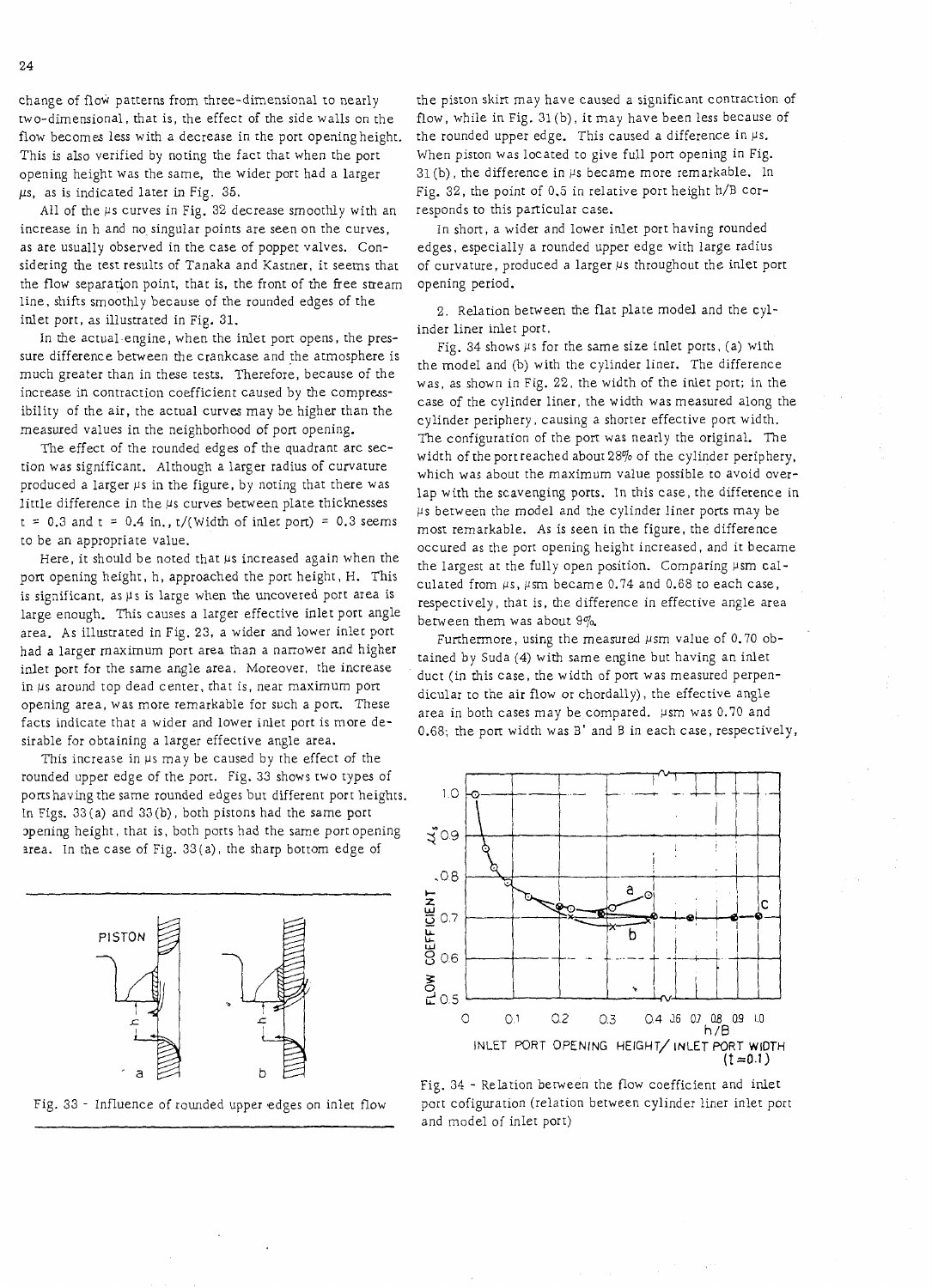as indicated in Fig. 35. Thus, the ratio of effective port area in both cases was  $(0.68 \times B)/(0.70 \times B')$ . It follows that about an  $11\%$  increase in effective angle area is possible when'using the port width along the cylinder periphery. This means that it is better, if possible, not to use an intake duct but to make the inler port open directly into the air (as in this experiment) in order to increase the effective angle area with the same size of inlet port. In Fig. 34, the  $\mu$ s of a square port with the same width is also indicated.

3. Effect of a rounded bottom edge of the piston skirt on  $\mu$ s.

The  $\mu$ s vaIues so far were measured using a piston skirt having a sharp bottom edge as illustrated in Fig. 36 (a).



Fig. 35 - Port width, relation between arc B and chord B'



Fig. 36 - Relarion between flow capability and inlet port configuration (influence of rounded bottom edge of piston)

25

N,

Here, the effect of a rounded bottom edge, as illustrated in Fig.  $36(b)$ , on  $\mu s$  was investigated. In this case, the port opening height, h, should be taken as in Fig. 36, and since the term flow coefficient may not be appropriate, the ratio of effective port opening area to port opening area is used instead of  $\mu$ s. From Fig. 36 it follows that the larger the radius of curvature at the bottom edge of the piston skirt, the smaller the effective port opening area became.

#### Dynamic Flow Coefficient -

To understand the effect of dynamic (that is, reciprocating) conditions on the flow coefficients, the dynamic mean flow coefficients  $\mu$ dm were measured on the motored engine using the test equipment illustrated in Fig. 30(a). First, the static flow coefficient  $\mu$ s were measured with the same cylinder liners, selecting the three port configurations of Figs. 23(a), (d), and (e). All of these had the same angle  $2$   $\approx$ area of Fia = 102 deg-in. (Fia = 0.121). The measured  $\mu$ s values are shown in Fig. 37, which shows that the wider port had a larger  $\mu$ s when the port opening height, h, was the same. Comparing the effective angle area, that is,static mean flow coefficient, using Fig.  $23 \mu s$ m became 0.72, 0.68, and 0.62 for each of (a), (d), and (e), respectively. This means that a wider and lower port had a larger  $\mu$ sm when the angle area was the same.

Figs. 38 a-c show the  $\mu$ dm values measured. In each figure,  $\mu$ dm decreased with an increase in engine speed. This tendency was more remarkable when there was less pressure difference across the inlet port. When the engine speeds and the pressure differences were the same, a wider and lower port tended to have a larger  $\mu$ dm.

These facts indicate that  $\mu$ dm had a close relation to the inlet air velocity and the piston velocity, as illustrated in Fig. 39. So, the theoretical inlet velocity  $V_{\text{g}}$  caused by the pressure difference across the inlet port, and the mean piston velocity  $\overline{V}$  while the inlet port was open were cal-

P



Fig. 37 - Relation between flow coefficient and inler port opening he ight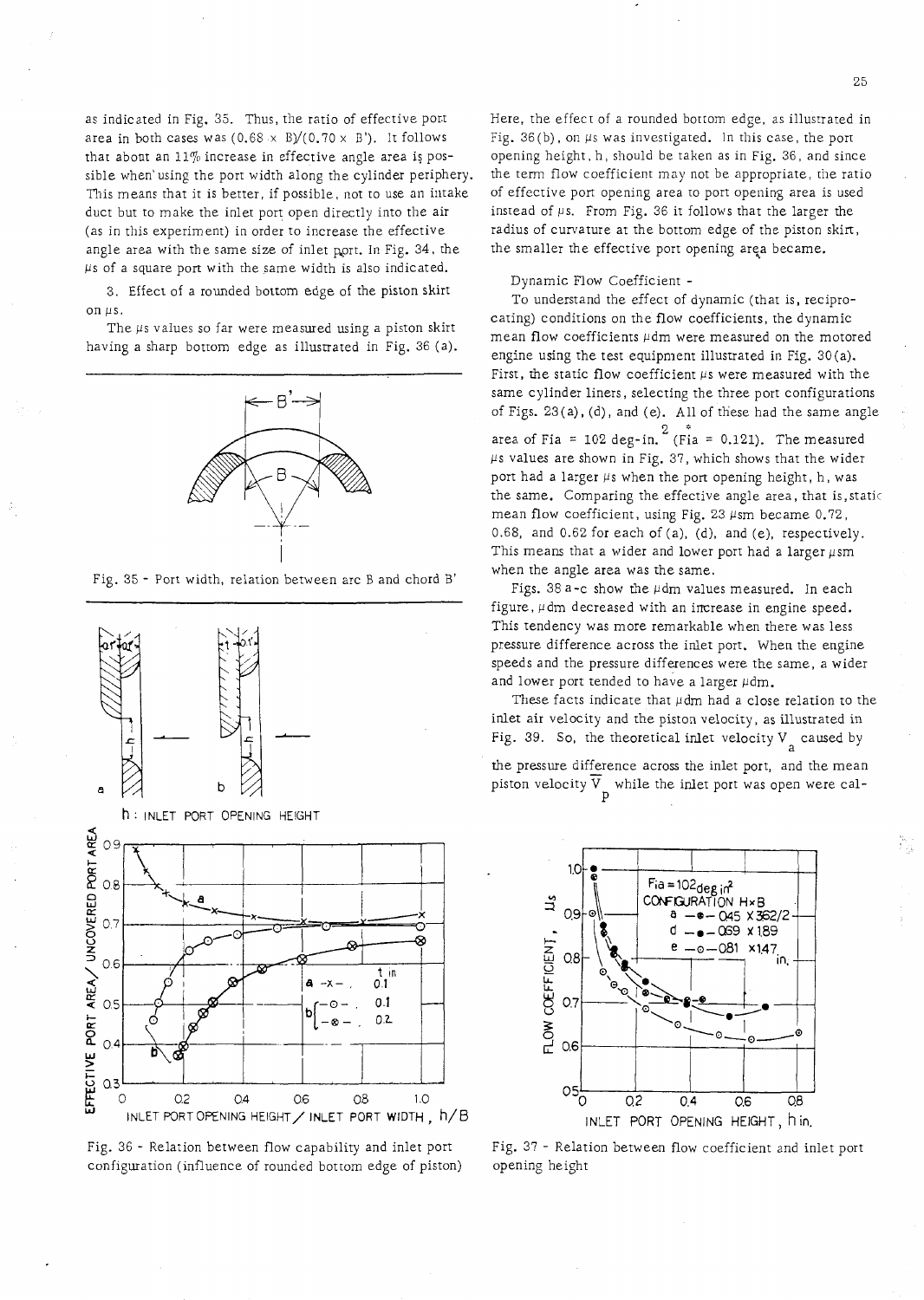culated with the following formula:

$$
V_a = \sqrt{\frac{2g}{\gamma_c} \cdot \frac{(P_c - P_o)}{C}}
$$

(theoretical inlet air velocity)

$$
\overline{V}_{p} = 2H \frac{\theta_{ic} - \theta_{io}}{360} \cdot \frac{60}{n}
$$







Fig. 38 (b) - Relation between flow coefficient and engine speed

(mean velocity of the piston during the inlet port opening period)

$$
(\circ) \qquad \text{where:}
$$

 $\overline{a}$ 

 $(6)$ 

 $P_{C'} - P_{O} =$  Pressure difference between receiver C' and atmosphere

 $\gamma_{c'}$  = Specific weight of air in receiver C'

 $g =$  Acceleration due to gravity

 $H =$  Inlet port height

 $\theta_{ic}$  -  $\theta_{io}$  = Crank angle corresponding to inlet port opening period

 $n =$  Engine speed

Taking  $V_a/\overline{V}_p$  as the abscissa, the measured  $\mu$ dm values were rearranged asshownin Figs. 40(a)-(c). These figures show all of the pdm values gathered on a certain curve in each case. Also  $\mu$ sm and K are indicated. As is seen, with an increase in  $V_a/\overline{V}_b$ ,  $\mu$ dm approached  $\mu$ sm. In the case



Fig. 38 (c) - Relation becween flow coefficient and engine speed



Fig. 39 - Relation between inlet velocity and piston velocity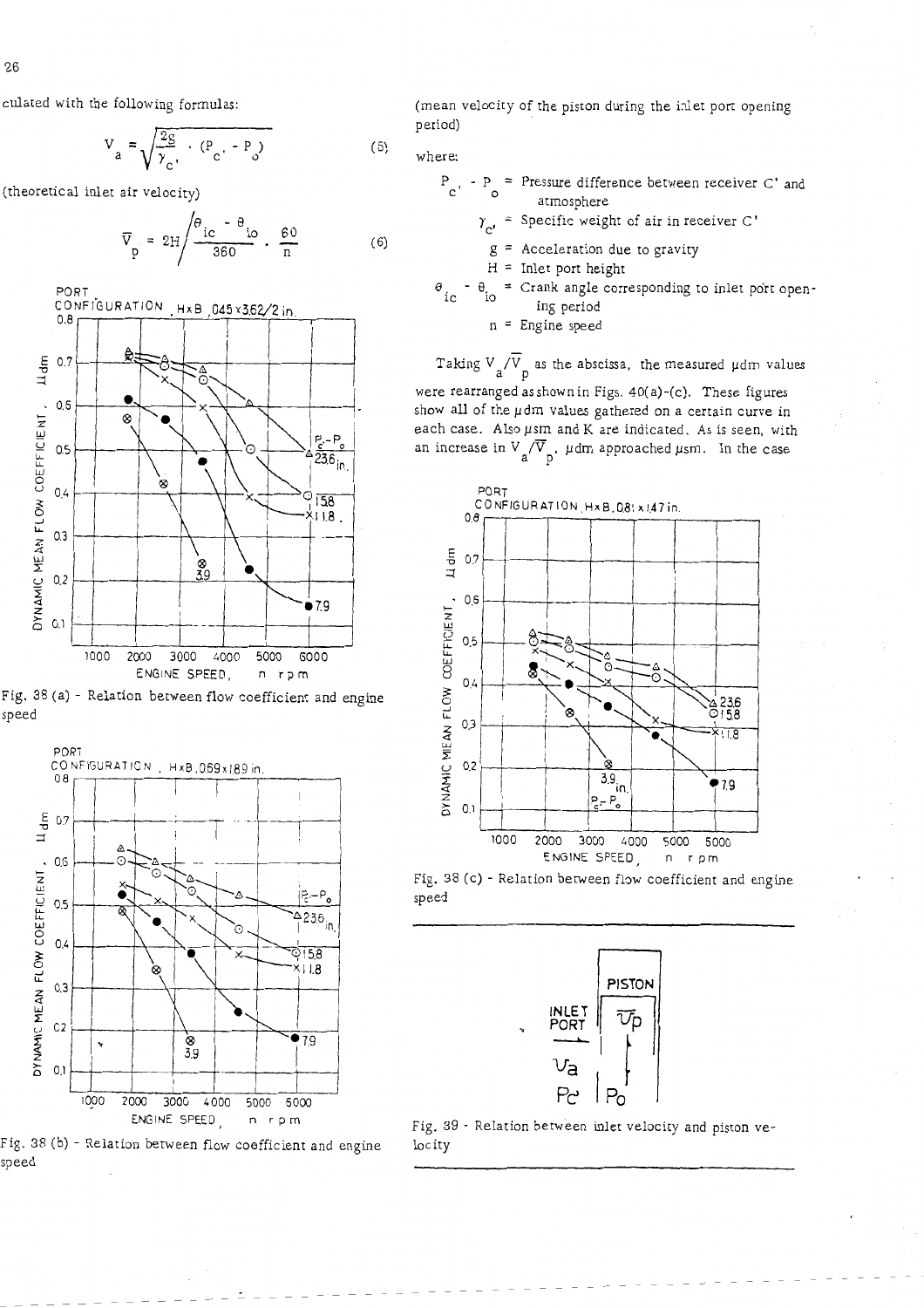of the lower and wider port, the approach was more rapid. Since an increase in V  $/{\rm V}$  indicates a decrease in piston aP velocity, it seems to be natural that  $\mu$ dm approached  $\mu$ sm with an increase in  $V_a/\overline{V}$ 

In the case of port configuration (a), K was already unity at  $V \sqrt{V}$  = 30. On the other hand, in the cases of (d) and (e),  $\vec{K}$  was 0.94 and 0.80, respectively. Besides that,  $\mu$ sm was smaller than in the case of (a).

The results obtained may be explained as follows: in the case of a larger  $\mu$ sm, (that is, when the air flowed closely along the guide surfaces), the flow was more stable against external disturbances than in the case of a smaller  $\mu$ sm (that is, when the air flowed with separation having free stream

lines). Moreover, as the lower port-had a lower  $\overline{V}_p$  at the

same engine speed, the dynamic effect became less significant.

Therefore, when the angle area of the inlet port is fixed, it is better to use a wider and lower port in order to get a larger effective angle area, as the  $\mu$ dm value of such a port approaches a larger  $\mu$ sm value more quickly at smaller  $V_a/V_p$  values.

In case of the actual engine, the value of  $V_{\text{a}}/\overline{V}_{\text{p}}$  is much larger than in these tests in most port opening periods, so the authors think it reasonable to use  $\mu$ sm instead of  $\mu$ dm in deciding the capability of air flow through these ports.

In contrast to the explanation of Kastner, even with the



Fig. 40 (a) - Relation between dynamic mean flow coefficient pdm  $\frac{1}{2}$ 0.1 and V<sub>a</sub> $\sqrt{V}$ <sub>p</sub>

THEORETICAL INLET VELOCITY/MEAN PISTON VELOCITY DURING THE OPENING PERIOD, **~a/** Tp

STATIC MEAN FLOW COEFFICIENT  $\frac{11}{5}$ m  $0.8$ FLOW COEFFICIENT, Lidm  $0.7$ 830  $1.0$  $\Delta$  $\mathfrak{u}_{\mathsf{sm}}$ ×  $0,9$  $0.6$  $\circ$ FACTOR  $\Delta$  $\times$  $0,8$  $_\Delta$   $\odot$  $0.5$  $F_{ia}^* = 0.121$ <br>PORTCONFIGURATION  $0.7$  $x_{\bullet}^{\otimes}$ ا ہ  $\circ$ NAMIC  $H \times B$  $(°/_0)$ 0,6  $0.4$ ∵⊙ୃ୍● 300 x 294  $\frac{2}{5}$  P<sub>o</sub> in  $\frac{1}{5}$ ī,  $\boldsymbol{\mathsf{x}}$  $^{\circ}$  $0.5$  $\frac{839}{18}$ DYNAMIC MEAN  $0.3$ 10.4  $O158$  $0,3$  $0<sub>2</sub>$  $\overline{\bullet_{\otimes}}$ 10.2  $0.1$  $\exists$ יי THEORETICAL INLET VELOCITY/MEAN PISTON VELOCITY DURING THE OPENING PERIOD.  $V_4/\overline{V_r}$ 

Fig. 40(b) - Relation between dynamic mean flow coefficient  $\mu$ dm and  $V_a/\overline{V}_p$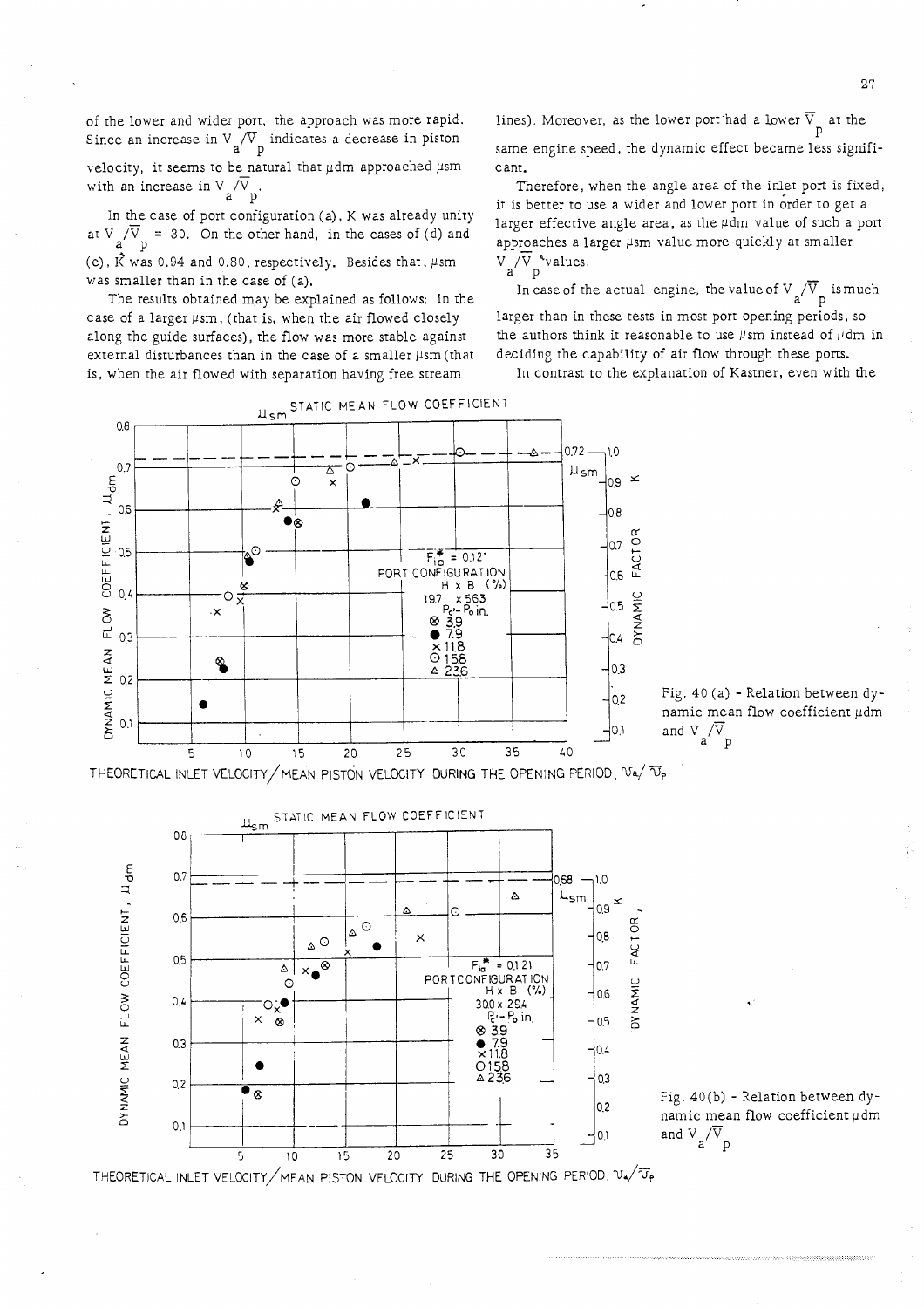From the above, it follows that the reason a lower and wider inlet port produces a larger delivery ratio is not only the longer effective crankcase stroke but also the increased flow coefficient.

#### CONCLUSIONS

By mororing an engine having a conventional pistonvalve inlet port. which had no tuning effects from the inler and/or exhaust pipe systems, and by changing widely the angle area and timing of the inlet port, the relations between engine speed and delivery ratio were investigated.

At the same time, the flow coefficients of inlet ports with different configurations were investigated under static and dynamic conditions. The results obtained were:

1. With an increase in inlet port angle area, the engine speed  $n_0$  which produces the maximum delivery ratio in-

creases, and at a certain angle area the delivery ratio obtains its maximum value. This optimum angle area differs, depending upon whether the port width is varied keeping the port height constant or the port height is varied keeping the port width constant. In the latter case, the oprimum angle area is smaller.

2. The maximum delivery ratio varies when the port height and port width are changed keeping the angle area constant. A lower and wider inlet port produces a larger delivery ratio, that is, the maximum delivery ratio is nearly in proportion to the effective crankcase stroke.

3. A lower and wider inlet port has a larger static mean flow coefficient,

4. The radius of curvature, which corresponds to about 30% of the port width at the port edges, is favorable for a



5. If possible, it is better to use the inlet port arrangement which utilizes the cylinder periphery as effective port width to increase the effective port area.

*6.* A rounded bottom edge of the piston skirt decreases the effective port area.

7. Usually, the dynamic mean flow coefficient  $\mu$ dm of the inlet port is smaller than the static mean flow coefficient psm. The smalIer the pressure difference across the inlet port and he higher the engine speed, the more significant the difference between them becomes.

8. Plotting  $\mu$ dm as the ordinate and the ratio of the theoretical inlet velocity caused by the pressure difference across the inlet port and the mean piston velocity during the inlet port opening period  $V_{a}/\overline{V}_{p}$  as the abscissa, almost all

 $\mu$ dm gather on a certain curve. In the case of the wider and lower inlet port,  $\mu$ dm approaches  $\mu$ sm at small values of  $V_a/\overline{V}_p$ .

9. In judging the air flow capability of this type of inlet port, it seems to be reasonable to use  $\mu$ sm instead of  $\mu$ dm.

Therefore, the authors would like to propose using the widest port possible varying the port height with the change in engine speed to improve the delivery ratio characteristics of crankcase-scavenged two-stroke cycle engines.

#### ACKNOWLEDGMENTS

The authors wish to thank T. Toyoda at Toyota Automobile Corp. who assisted with much of the experimental and construction work, M. Tone, K. Yanagihara, Y. Nakatsugawa, N. Sakai, K. Sappa, T. Miyamoto, T. Koda, and K. Miyake were most closely associated with this work and their help is most sincerely appreciated.

The authors also wish to thank Dr. I. Waranabe and Dr. Benjamin L. Sheaffer for their appropriate guidance and advice.

×

**FACTOR** 

JYNAMIC



Fig. 40(c) - Relation between dynamic mean flow coefficient  $\mu$ dm and  $V_a/\overline{V}_p$ 

HEORETICAL INLET VELOCITY/MEAN PISTON VELOCITY UURING THE OPENING PERIOU,  $v_{\bullet}/v_{\gamma}$